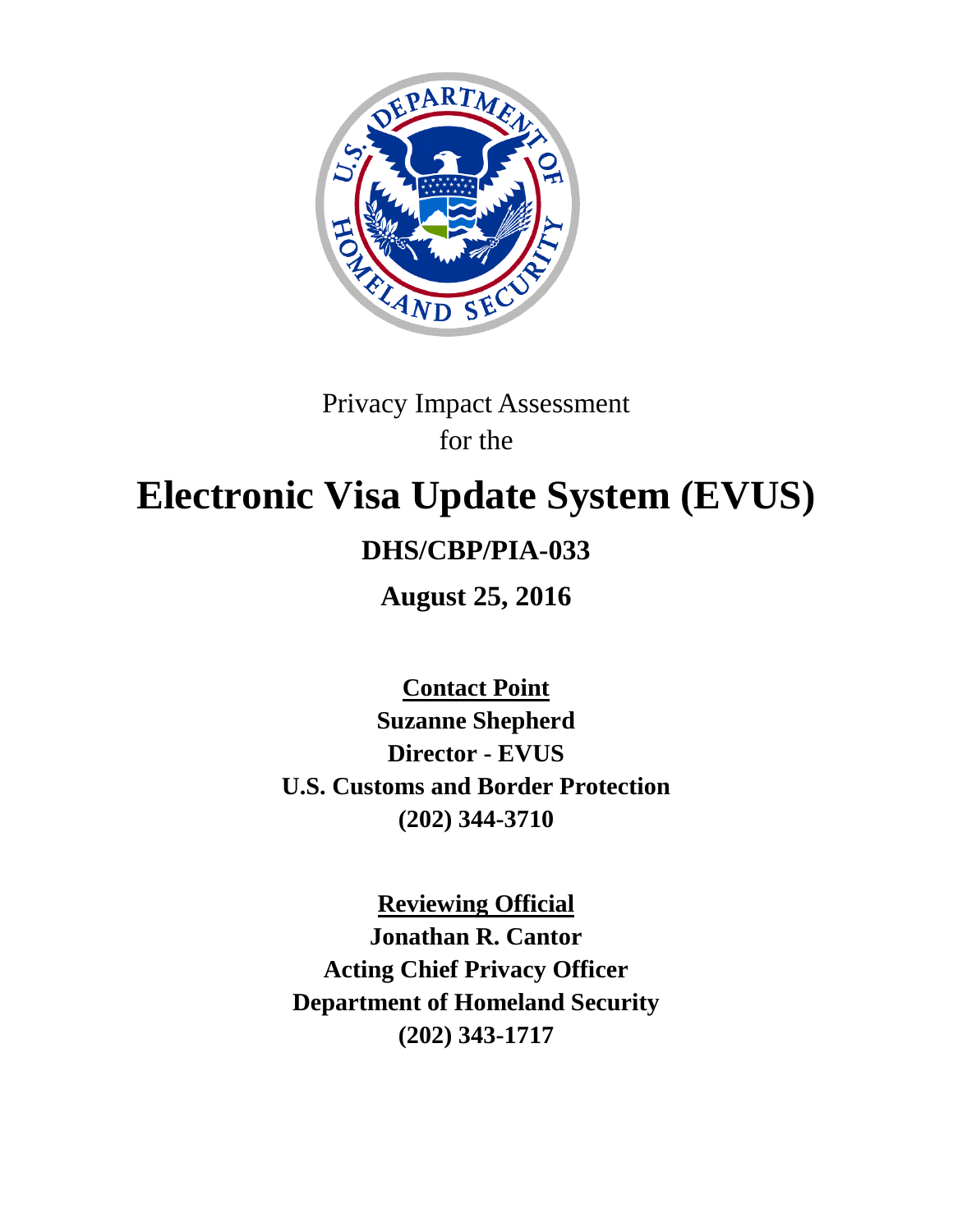

## **Abstract**

The U.S. Department of Homeland Security (DHS), U.S. Customs and Border Protection (CBP) Electronic Visa Update System (EVUS) is a web-based enrollment system used to collect information from nonimmigrant aliens who 1) hold a passport that was issued by an identified country approved for inclusion in the EVUS program and 2) have been issued a U.S. nonimmigrant visa of a designated category. EVUS, similar to the Electronic System for Travel Authorization (ESTA) program, collects updated information in advance of an individual's travel to the United States. EVUS also enables DHS to collect updated information from designated travelers during the interim period between visa applications. CBP is publishing this Privacy Impact Assessment because EVUS is a new system that will collect and use personally identifiable information from individuals who meet the EVUS programmatic criteria, as well as information from U.S. citizens identified on the EVUS enrollment request.

## **Overview**

CBP has a responsibility to balance trade and travel while managing threats to the United States posed by people or cargo entering or exiting the country. By requiring enrollment in EVUS and periodic updates to biographic and other information, CBP is increasing the opportunities to identify individuals who may pose a threat or who are otherwise inadmissible to the United States.

When a nonimmigrant alien applies for a visa to travel to the United States, the visa's validity period can vary considerably depending on which country issued the enrollee's passport. The variation in visa validity periods raises security concerns due to the infrequency in which visa holders may be screened or vetted for threats or inadmissibility. For example, some visas remain valid for up to ten years, without any follow-up or recurrent screening and vetting of visa holders. Although the U.S. Government collects biographic and other pertinent information during the visa application process, there is no mechanism for receiving updated information during the lifespan of a visa. Therefore, in the case of a longer term visa, substantial periods of time may pass without the U.S. Government receiving updated information regarding visa holders, including repeat visitors who travel to the United States multiple times over the life-span of a visa. Implementing EVUS will facilitate greater security as it will allow the United States to receive updated traveler information over the life-span of a visa, instead of only during the visa application process.

EVUS is a web-based system that DHS/CBP developed in 2016 to collect updated information from certain aliens who hold extended-length visas before the alien travels to the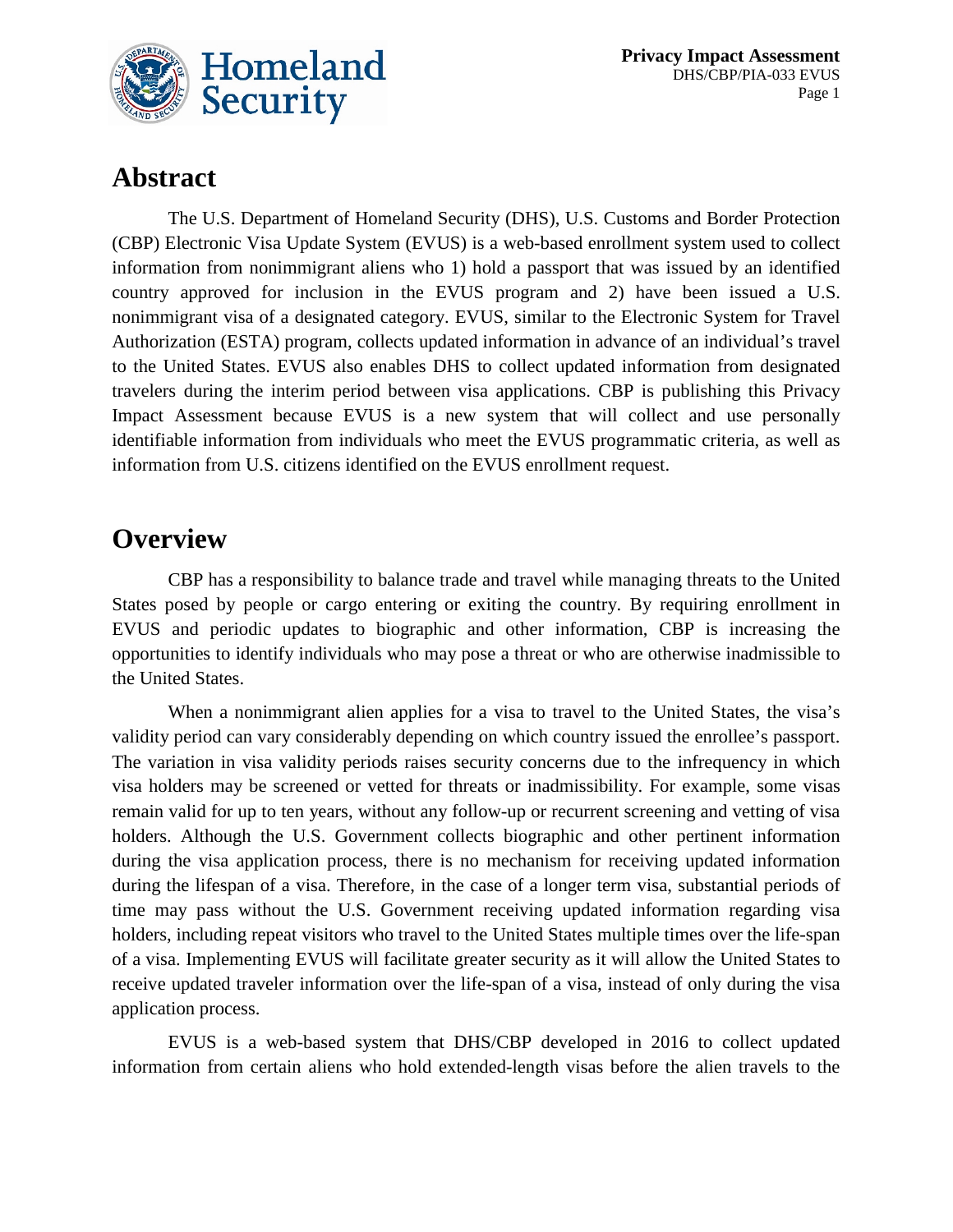

United States. The requirements of EVUS are outlined in the forthcoming EVUS Final Rule,<sup>[1](#page-2-0)</sup> which specifies that nonimmigrant aliens who 1) hold a passport that was issued by an identified country approved for inclusion in the EVUS program and 2) have been issued a U.S. nonimmigrant visa of a designated category, must periodically enroll in EVUS. Under EVUS, prior to traveling to the United States, nonimmigrant aliens who 1) hold a passport that was issued by an identified country approved for inclusion in the EVUS program and 2) have been issued a U.S. nonimmigrant visa of a designated category seeking to travel to the United States on that visa will be required to enroll in EVUS via an internet-based EVUS enrollment request. All EVUS-identified countries and designated visa categories are listed as an Appendix to this PIA. As more countries and visa categories are added to the EVUS program, this Appendix will be updated.

EVUS enrollees must comply with the following requirements:

- Submit all information requested on the EVUS enrollment;
- Attest that the information submitted is accurate; and
- Pay the subscriber fee.

Enrollees must complete EVUS enrollment before departing for the United States (air and sea travel) or arriving in the United States (land travel). The traveler should enroll at least 72 hours prior to boarding an aircraft or vessel carrier destined for the United States, or before applying for admission at a land border port of entry. However, the traveler may enroll any time prior to boarding an aircraft or vessel carrier destined for the United States, or in the event of land travel, prior to application for admission at a U.S. land border port of entry.

The EVUS enrollment may be completed by an alien directly or by a third party, such as a friend, relative, or travel industry professional (when required). After the enrollment information is submitted, the potential enrollee will receive an electronic status message on the EVUS enrollment website stating "enrolled," "pending," "unsuccessful," or "The State Department has revoked your visa." CBP anticipates that each EVUS enrollment attempt will be adjudicated within 72 hours of submission, although most results will be received shortly after submission. An "enrolled" message indicates that the submission was successful and that the covered alien has a valid notification of compliance.

Enrollment notices are sent via the online EVUS system. There are instances when an enrollment attempt results in an unsuccessful enrollment, such as when the enrollee: 1) fails to provide adequate responses to the EVUS questions; 2) fails to make proper payment of the enrollment fee; 3) attempts to use an invalid passport or visa, such as an expired document; 4) reports lost or stolen passport or visa; 5) irreconcilable errors are discovered relating to the

<span id="page-2-0"></span><sup>&</sup>lt;sup>1</sup> DHS expects the EVUS Final Rule to publish in the Federal Register in late 2016.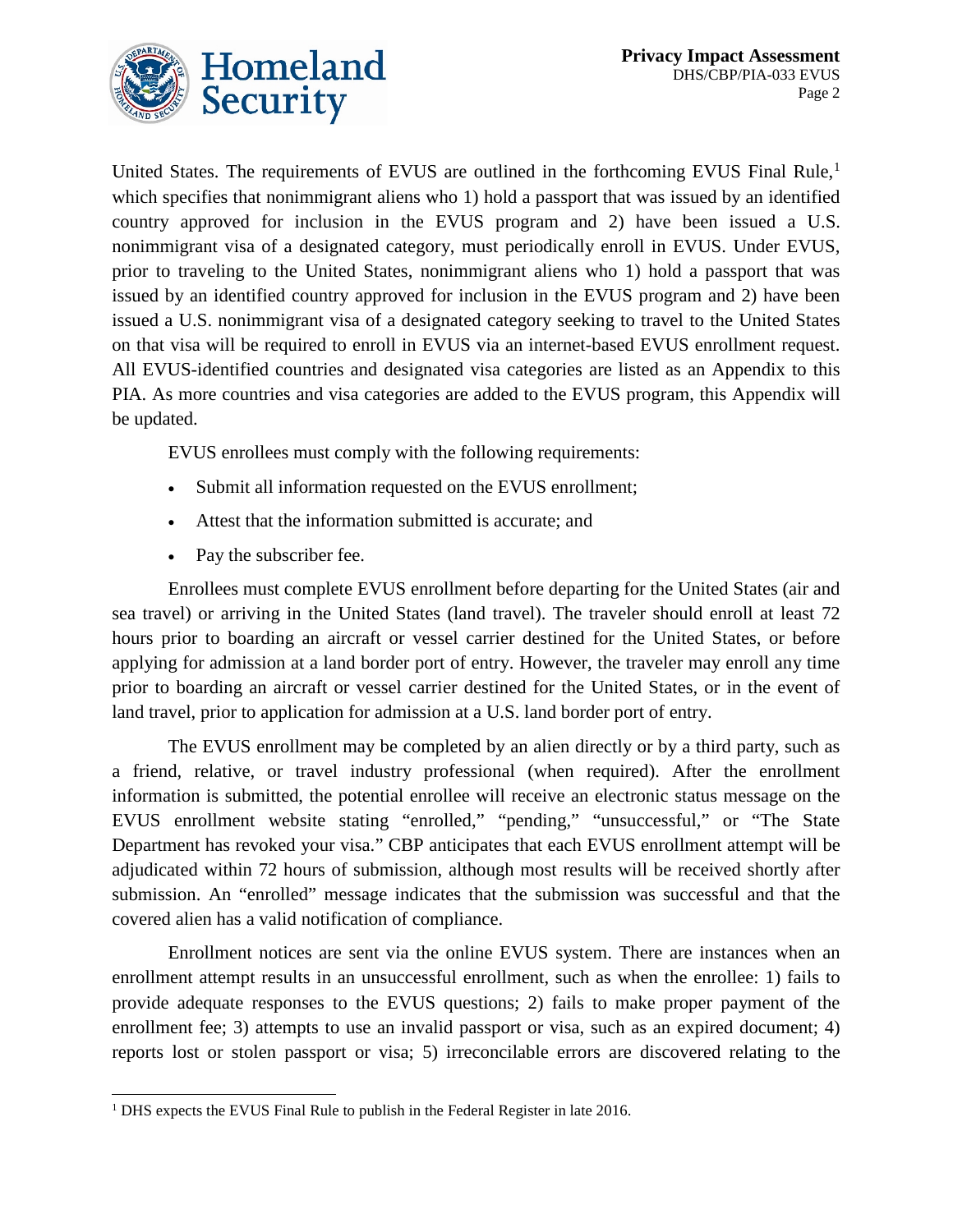

information the enrollee provided as part of an attempted EVUS enrollment. The enrollee will receive notification that the enrollment was unsuccessful and be provided instructions on how to complete a successful enrollment. In the interim, however, the enrollee's visa will be automatically provisionally revoked for failure to comply with EVUS. The automatic visa revocation is not necessarily permanent. An unsuccessful enrollment will be superseded upon successful enrollment. There is no limit on the number of times that a covered alien may reattempt enrollment, subsequent to receiving an "unsuccessful" message.

In certain instances, an EVUS enrollee's visa may be revoked by the Department of State (DOS) for reasons unrelated to EVUS compliance, such as when the visa holder may be ineligible for the visa. In those instances, the visa holder will receive a message stating that "The Department of State has revoked your visa." The visa holder will not be permitted to travel to the United States until a new visa application has been submitted to DOS, been approved, and all EVUS requirements have been met.

EVUS will provide carriers (air travel) with an official determination of an enrollee's eligibility to travel to the United States through the Advance Passenger Information System Quick Query (APIS/AQQ) Program<sup>[2](#page-3-0)</sup> when the carriers initiate an interactive APIS/AQQ query. Visa holders who attempt to enroll but receive an unsuccessful enrollment can make another attempt to enroll of call the CBP call center for further assistance. When a former visa holder's visa has been revoked and he or she receives the message, "The Department of State has revoked your visa," he or she will be directed to the DOS to apply for a new visa, if appropriate. EVUS visa confirmation is a requirement in all ports of entry, not just air. EVUS status will be verified by CBP Officers at land border ports of entry through the EVUS system.

## **Section 1.0 Authorities and Other Requirements**

## **1.1 What specific legal authorities and/or agreements permit and define the collection of information by the project in question?**

DHS and DOS are establishing EVUS under the authority granted in Immigration and Nationality Act (INA).<sup>[3](#page-3-1)</sup> Section 221(a)(1)(B) of the INA authorizes the State Department to issue nonimmigrant visas to foreign nationals. Section  $221(c)$  of the INA provides that "[a] nonimmigrant visa shall be valid for such periods as shall be by regulations prescribed," and section 221(i) of the INA authorizes the Secretary of State to revoke visas at any time, in his or

<span id="page-3-0"></span> <sup>2</sup> *See* <https://www.gpo.gov/fdsys/pkg/FR-2015-03-13/html/2015-05798.htm>

<span id="page-3-1"></span><sup>3</sup> INA sections 103 (8 U.S.C. §1103), 214 (8 U.S.C. § 1184), 215 (8 U.S.C. § 1185), 221 (8 U.S.C. § 1201), and 8 CFR Part 2.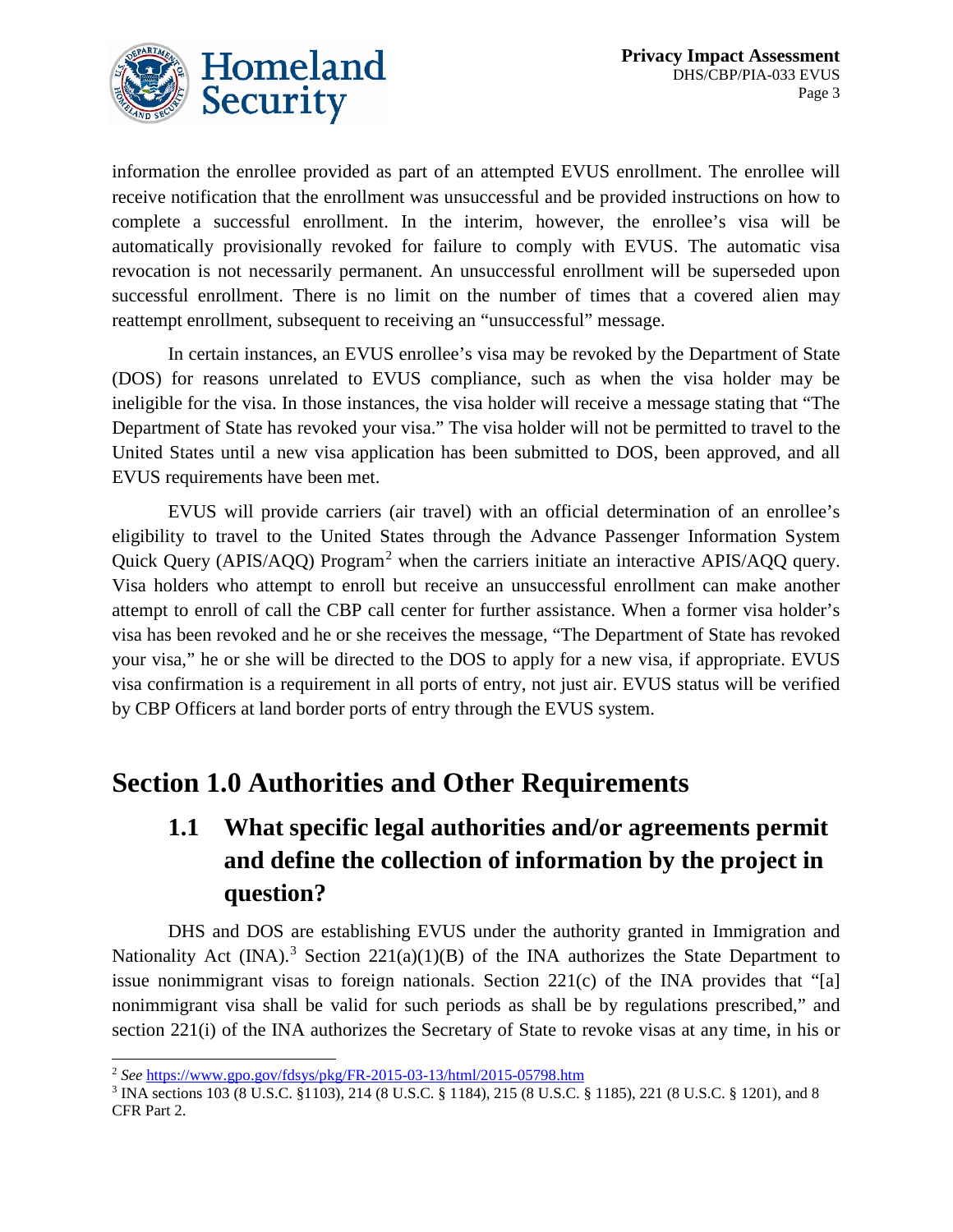

her discretion. Section 214(a)(1) of the INA specifically authorizes DHS to create conditions for an alien's admission, and Section 215(a)(1) of the INA provides that aliens' entry into the United States may be limited and conditioned by DHS. Section 103 of the INA and 8 CFR 2.1 authorize the Secretary of Homeland Security to administer and enforce the INA and other laws relating to the immigration and naturalization of aliens, and to establish such regulations as he deems necessary for carrying out his authority.

## **1.2 What Privacy Act System of Records Notice(s) (SORN(s)) apply to the information?**

Concurrent with this PIA, CBP is publishing a SORN in the Federal Register to provide notice of the EVUS system and EVUS enrollment.

## **1.3 Has a system security plan been completed for the information system(s) supporting the project?**

EVUS will be added as a subsystem to the e-Business Certification and Accreditation package that received its Authorization to Operate (ATO) renewal on October 7, 2014 and is valid through October 7, 2017. We will submit a Significant Change Request to the CBP Office of Information Technology Security and Technology Policy Branch for review and approval by July 15, 2016. Once approved, the Federal Information Security Management Act (FISMA) ID along with all relevant updates will be documented in the e-Business System Security Plan located in DHS Information Assurance Compliance System.

## **1.4 Does a records retention schedule approved by the National Archives and Records Administration (NARA) exist?**

EVUS staff is working with the CBP Records Office to establish a NARA record and retention schedule for EVUS. CBP proposes the following schedule that applies to records replicated on the unclassified and classified networks:

Enrollment information submitted to EVUS generally expires and is deemed "inactive" two years after the initial submission of information by the enrollee. In the event that a traveler's passport remains valid for less than two years from the date of successful EVUS enrollment, the EVUS notification of compliance will expire concurrently with the passport. Information in EVUS will be retained for one year after the EVUS notification of compliance expires. After this period, the inactive account information will be purged from online access and archived for 12 years. Data linked at any time during the 15-year retention period (generally 3 years active, 12 years archived), to active law enforcement lookout records, will be matched by CBP to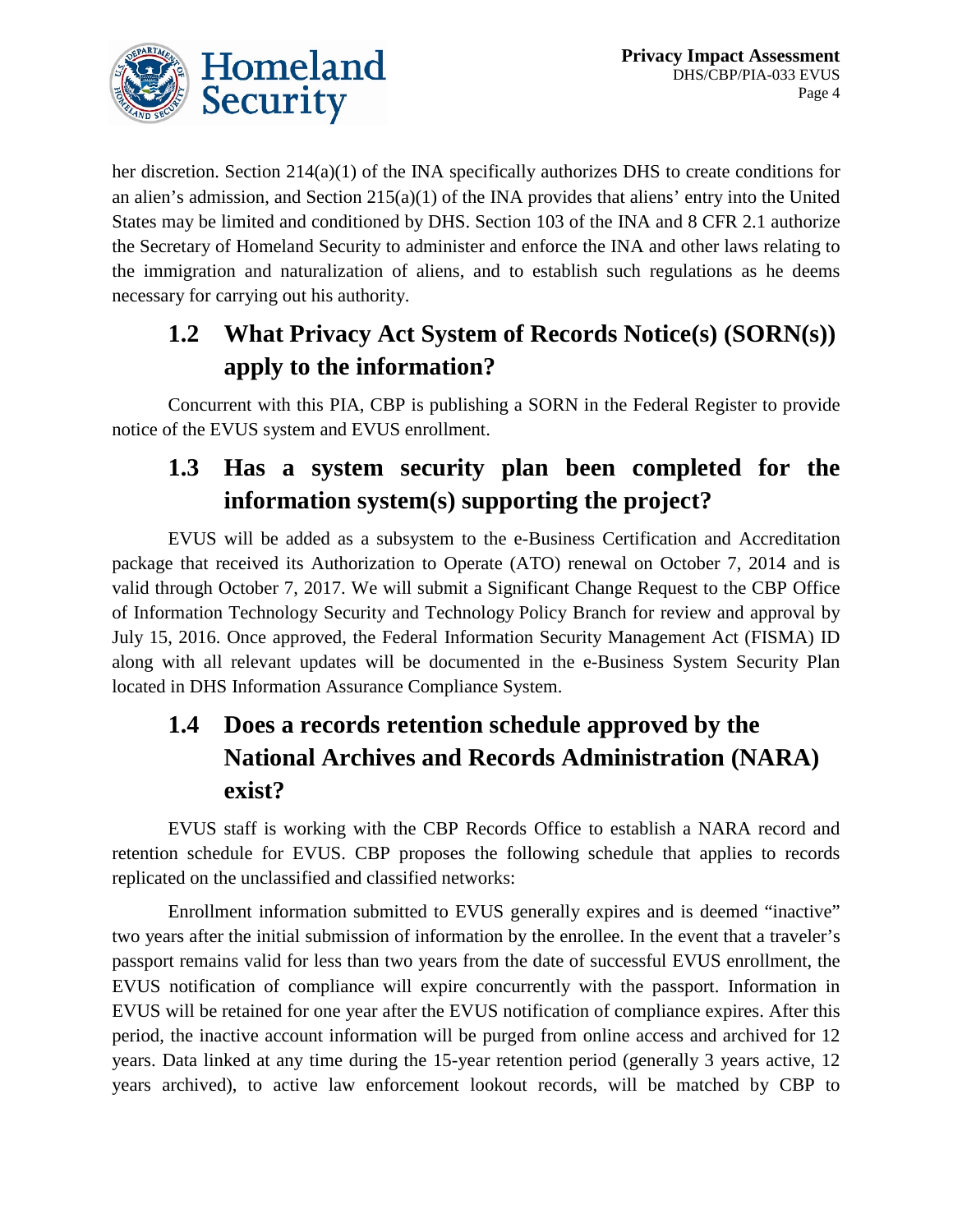

enforcement activities, investigations, or cases, including EVUS enrollment requests that are unsuccessful or in which the Department of State revoked the visa for reasons unrelated to EVUS, will remain accessible for the life of the law enforcement activities to which they may become related.

## **1.5 If the information is covered by the Paperwork Reduction Act (PRA), provide the OMB Control number and the agency number for the collection. If there are multiple forms, include a list in an appendix.**

Yes. The EVUS program is covered by the PRA, and a new information collection request is pending.

## **Section 2.0 Characterization of the Information**

## **2.1 Identify the information the project collects, uses, disseminates, or maintains.**

DHS is developing a fully automated electronic system to collect biographic and other necessary information from certain nonimmigrant aliens with long term visas. By requiring aliens who hold a passport issued by an identified country containing a U.S. nonimmigrant visa of a designated category to enroll in EVUS, CBP will be able to collect periodic updates of biographic and other information between longer-length visa periods that would otherwise not be obtained.

As provided in the forthcoming EVUS Final Rule, all aliens who hold a passport issued by an identified country containing a U.S. nonimmigrant visa of a designated category will be required to submit, if applicable, the following information EVUS:

- Full name (first, middle, and last);
- Other names or aliases, if available;
- Date of birth;
- City and country of birth;
- Gender:
- Email address;
- Telephone number (home, mobile, work, other);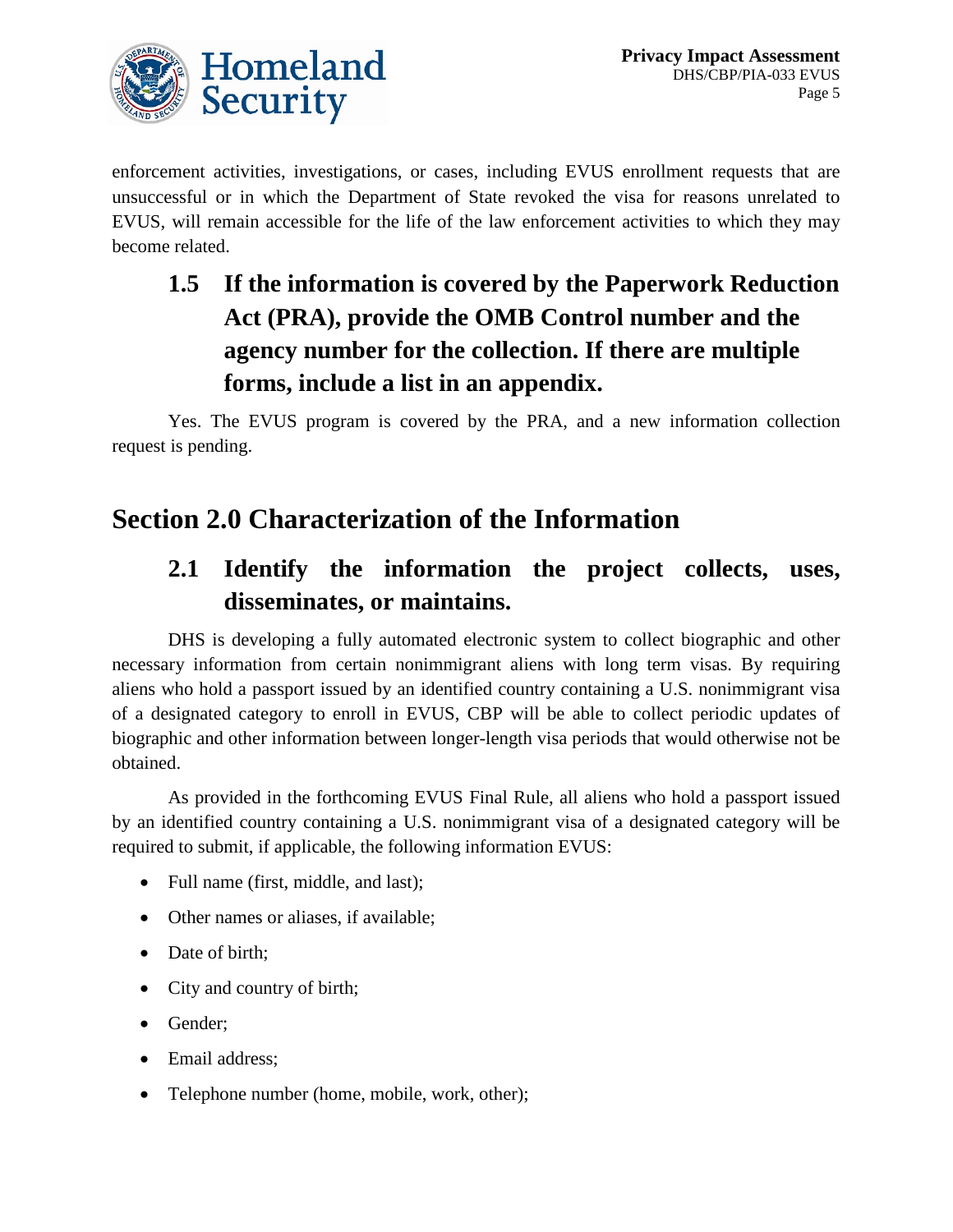

- Home address (address, apartment number, city, state/region);
- Internet protocol (IP) address;
- Visa number
- EVUS enrollment number;
- Global Entry Program Number;
- Country of residence;
- Passport number;
- Passport issuing country;
- Passport issuance date;
- Passport expiration date;
- Department of Treasury Pay.gov payment tracking number (i.e., confirmation of payment; absence of payment confirmation will result in a "not cleared" determination);
- Country of citizenship;
- Other citizenship (country, passport number);
- National identification number, if available;
- Address while visiting the United States (number, street, city, state);
- Emergency point of contact information (name, telephone number, email address);
- U.S. Point of Contact (name, address, telephone number);
- Parents' names;
- Current job title;
- Current or previous employer name;
- Current or previous employer street address; and
- Current or previous employer telephone number.

The categories of records in EVUS also include responses to the following questions: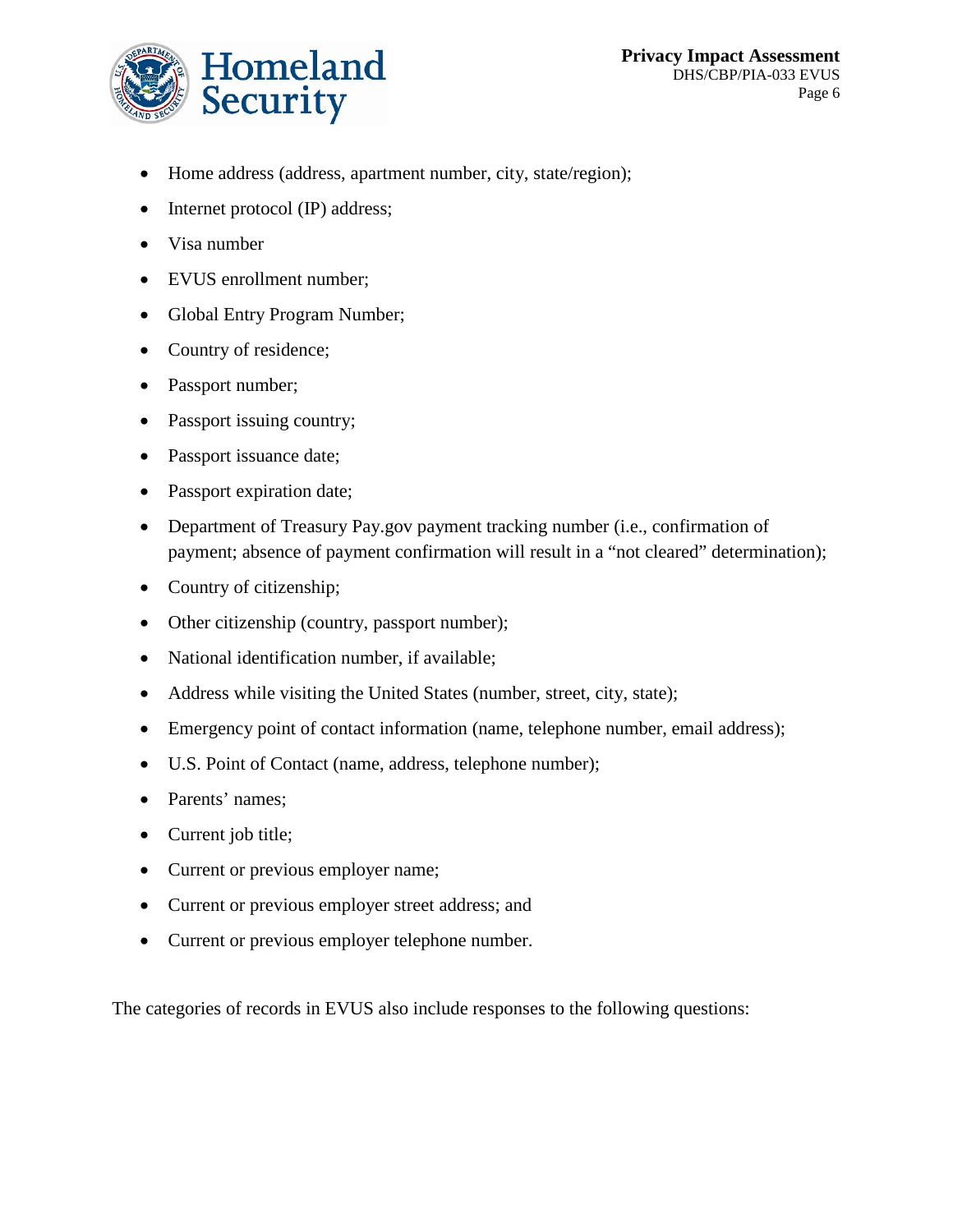

- Do you have a physical or mental disorder, or are you a drug abuser or addict,  $4$  or do you currently have any of the following diseases (communicable diseases are specified pursuant to sec. 361(b) of the Public Health Service Act):
	- o Cholera
	- o Diphtheria
	- o Tuberculosis, infection
	- o Plague
	- o Smallpox
	- o Yellow Fever
	- o Viral Hemorrhagic Fevers, including Ebola, Lassa, Marburg, Crimean-Congo
	- o Severe acute respiratory illnesses capable of transmission to other persons and likely to cause mortality.
- Have you ever been arrested or convicted for a crime that resulted in serious damage to property, or serious harm to another person or government authority?
- Have you ever violated any law related to possessing, using, or distributing illegal drugs?
- Do you seek to engage in or have you ever engaged in terrorist activities, espionage, sabotage, or genocide?
- Have you ever committed fraud or misrepresented yourself or others to obtain, or assist others to obtain, a visa or entry into the United States?
- Are you currently seeking employment in the United States or were you previously employed in the United States without prior permission from the U.S. government?
- Have you ever been denied a U.S. visa you applied for with your current or previous passport, or have you ever been refused admission to the United States or withdrawn your application for admission at a U.S. port of entry? If yes, when and where?
- Have you ever stayed in the United States longer than the admission period granted to you by the U.S. government?

<span id="page-7-0"></span> <sup>4</sup> <sup>4</sup>Immigration and Nationality Act  $212(a)(1)(A)(iii)$  and (iv). Pursuant to 8 U.S.C. § 1182(a)(1)(A)(iii) and (iv) aliens may be inadmissible to the United States if they have a physical or mental disorder and behavior associated with the disorder that may pose, or has posed, a threat to the property, safety, or welfare of the alien or others, or to have had a physical or mental disorder and a history of behavior associated with the disorder, which behavior has posed a threat to the property, safety, or welfare of the alien or others and which behavior is likely to recur or to lead to other harmful behavior, or are determined (in accordance with regulations prescribed by the Secretary of Health and Human Services) to be a drug abuser or addict.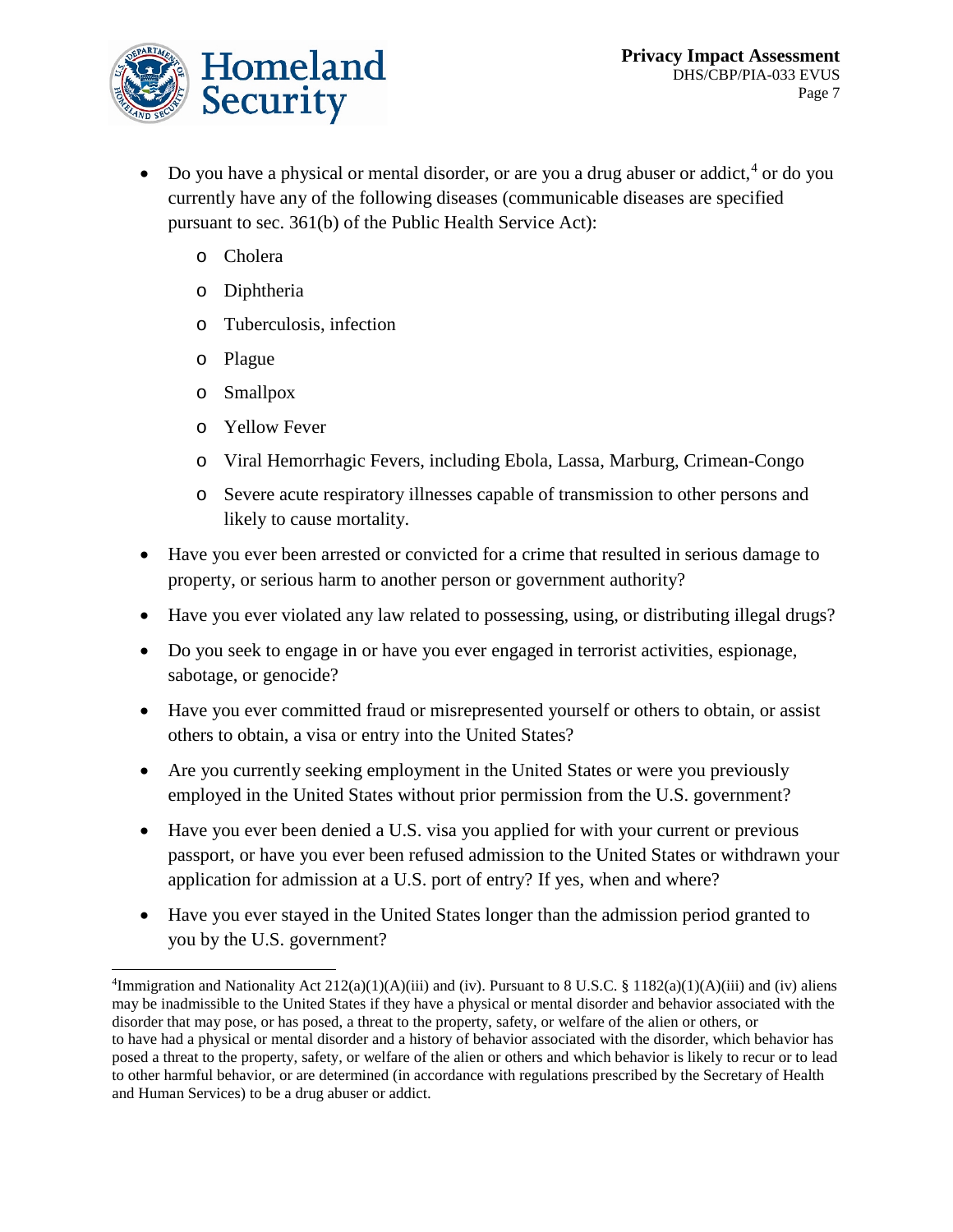

• Have you ever been a citizen or national of any other country? If yes, other countries of previous citizenship or nationality?

## **2.2 What are the sources of the information and how is the information collected for the project?**

EVUS will allow aliens who hold a passport issued by an identified country containing a U.S. nonimmigrant visa of a designated category to enroll in EVUS via a secure website and will be able to check the status of their enrollment via that same site.

- Enrollees must fill out and submit an online form with the required information.
- The enrollee will review the EVUS requirements and disclaimers prior to completing the online enrolment form.
- The enrollee will provide the required biographic and admissibility data listed above on the electronic form, confirm that the information provided is true and accurate, and submit this information through the EVUS website.
- Once the enrollee has submitted his or her information, he or she will be given a unique tracking number. This tracking number, in combination with some personal data element(s) provided by the enrollee during the enrollment process, can be used by the enrollee to log into the EVUS website to view, update, or change the information he or she submitted, as well as check on the status of his or her EVUS enrollment. An "enrolled" message indicates that the submission was successful and that the enrollee has a valid notification of compliance.
- Significant changes (change of name, passport, visa, date of birth) or updates to the data elements require the enrollee to submit a new EVUS enrollment, because these changes may affect the enrollee's admissibility or reflect a change in the enrollee's ability to travel.
- EVUS enrollment/notification of compliance will be valid for a period of two years from when the notification of compliance is issued or for a shorter period time in situations in which a traveler's passport or visa will expire less than two years from the date of EVUS authorization.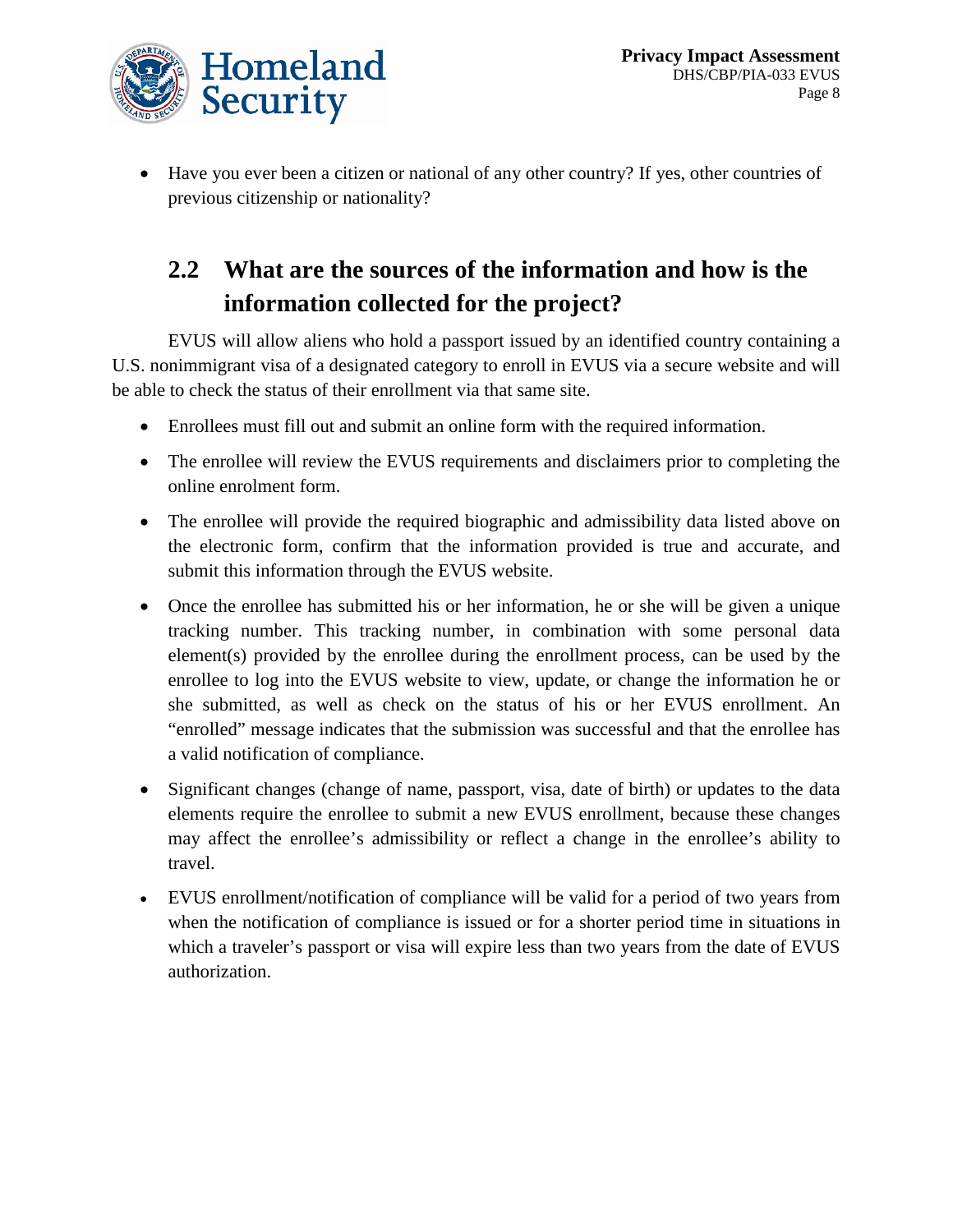

## **2.3 Does the project use information from commercial sources or publicly available data? If so, explain why and how this information is used.**

EVUS does not use commercial sources or publicly available data. However, CBP may use open source and publicly available information to determine EVUS eligibility.

#### **2.4 Discuss how accuracy of the data is ensured.**

The individual enrollee or his/her designee submits the information directly to DHS through the online EVUS form. Click-through windows and other advisory notices will be provided on the enrollment request requiring EVUS enrollees to acknowledge, read, and understand the required information and the privacy policy. Enrollees will be further notified that their EVUS will only remain valid so long as the information (other than the travel information related to the particular travel they supplied) is correct and current. The individual or his/her designee is required to certify the information. During the enrollment process, CBP will validate visa authenticity before the system allows submission. After submission, the enrollee's information is checked for accuracy by CBP Officers when the individuals present themselves for inspection at the port of entry. The individual's biographic and passport information will be compared to information submitted on EVUS to verify its accuracy.

## **2.5 Privacy Impact Analysis: Related to Characterization of the Information**

**Privacy Risk:** Given that EVUS requires new enrollment for certain modifications made in EVUS, there is the risk that incorrect information would prevent an enrollee from traveling to the United States using EVUS.

**Mitigation:** Minor changes such as updating a phone number or address can be made by the enrollee without requiring a new enrollment. Significant changes such as a new passport, name change, or a change in the answers to the eligibility, require reenrollment. This is necessary to protect the identity and information of the enrollee by ensuring that updates are not made to an EVUS enrollment by someone other than the enrollee. By requiring a new enrollment, CBP is mitigating the chances that unwanted and/or inaccurate changes are made by someone other than the enrollee. Individuals who update their EVUS enrollment must do so at least 72 hours prior to boarding an aircraft or vessel carrier destined for the United States, or before applying for admission at a land border port of entry. This risk is mitigated since individuals typically know they have a new passport or name change well in advance of this timing requirement.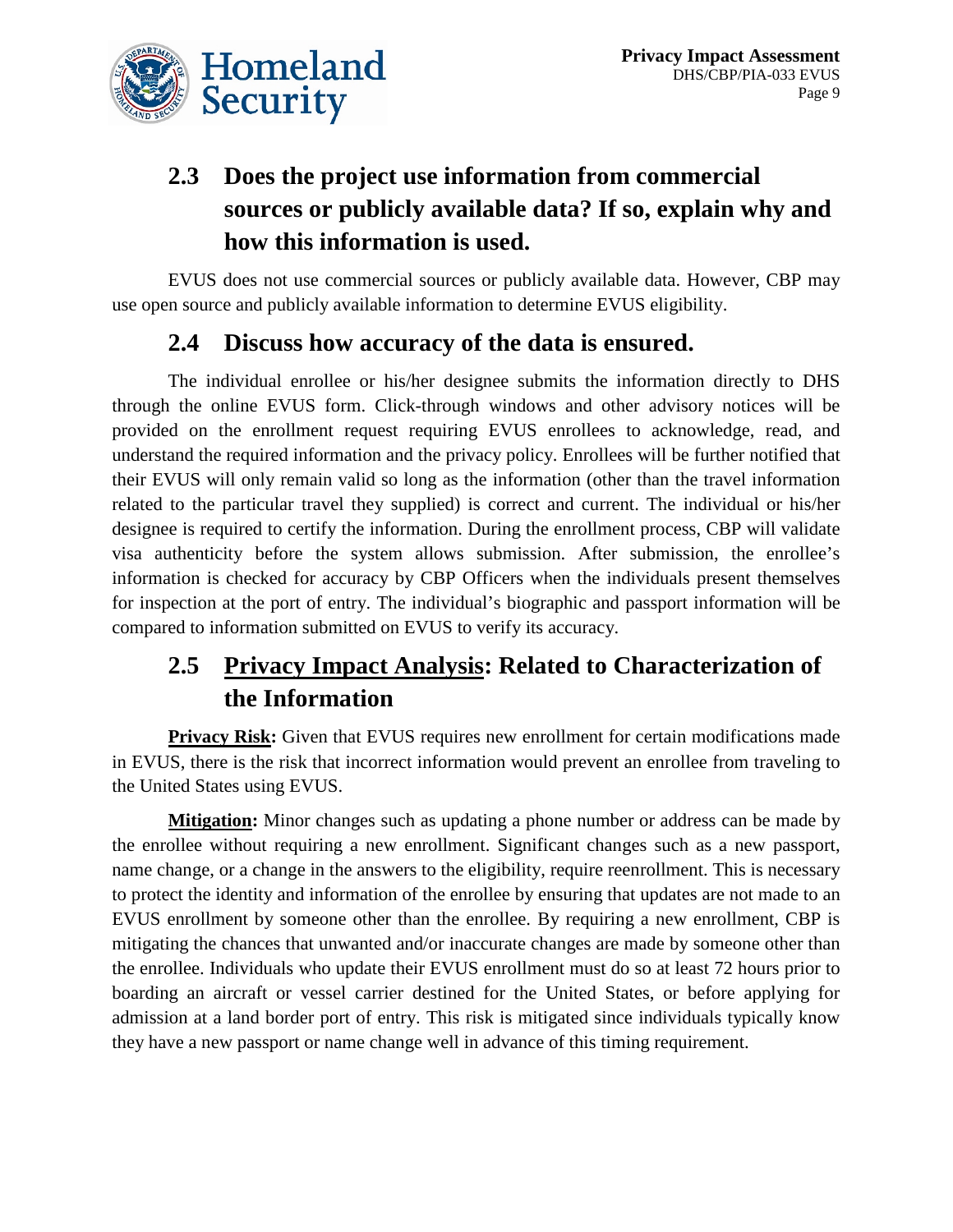

**Privacy Risk:** There is a privacy risk that eligibility determinations about travel will be based on inaccurate information.

**Mitigation**: This risk is mitigated in several ways. First, direct submission of the information from the source, i.e., EVUS enrollees, or authorized third parties who have permission from the enrollee is presumed to be more accurate. Next, more frequent submissions of information by the enrollee or authorized third party during the visa period also helps ensure that the information remains more current and therefore, more accurate. Further, if the enrollment attempt is unsuccessful because of a deficiency in his/her information (for example, lack of payment, expired passport, etc.), the enrollee has the opportunity to correct the information or resolve the issue. Provisional revocation of the visa will be reversed and the enrollee will be able to travel to the United States as soon as he/she fixes the deficiency and successfully enroll in EVUS. However if travel is denied due to a revoked passport, the traveler will have to contact DOS.

**Privacy Risk:** There is a risk that an enrollee's EVUS status may change prior to his or her travel.

**Mitigation:** EVUS status can change at any time. However, this risk is partially mitigated through the notification of individuals via email as soon as their status changes. CBP vets the EVUS enrollment information against selected security and law enforcement databases, including the use of TECS<sup>[5](#page-10-0)</sup> and the Automated Targeting System  $(ATS)$ .<sup>[6](#page-10-1)</sup> DHS may also vet EVUS enrollment information against security and law enforcement databases at other federal agencies to enhance DHS's ability to determine whether the enrollee poses a security risk to the United States. The results of this vetting may support DHS's initial assessment of whether the enrollee's travel poses a law enforcement or security risk and whether there may be issues which may require separate consideration. The individual must attempt enrollment and receive a notification of compliance prior to boarding a carrier destined to the United States.

The EVUS system will continuously query/vet enrollment information against law enforcement databases. There will be individuals who attempt to travel to the United States and are denied boarding due to a failure to maintain a compliant EVUS due to a change in visa status or updated screening and vetting result.

<span id="page-10-0"></span> <sup>5</sup> DHS/CBP/PIA-009 TECS System: CBP Primary and Secondary Processing PIA, December 22, 2010, *available at*  www.dhs.gov/privacy.<br><sup>6</sup> DHS/CBP/PIA-006 Customs and Border Protection Automated Targeting System (ATS) PIA, August 3, 2007, and

<span id="page-10-1"></span>subsequent updates, PIA, *available at* [www.dhs.gov/privacy.](http://www.dhs.gov/privacy)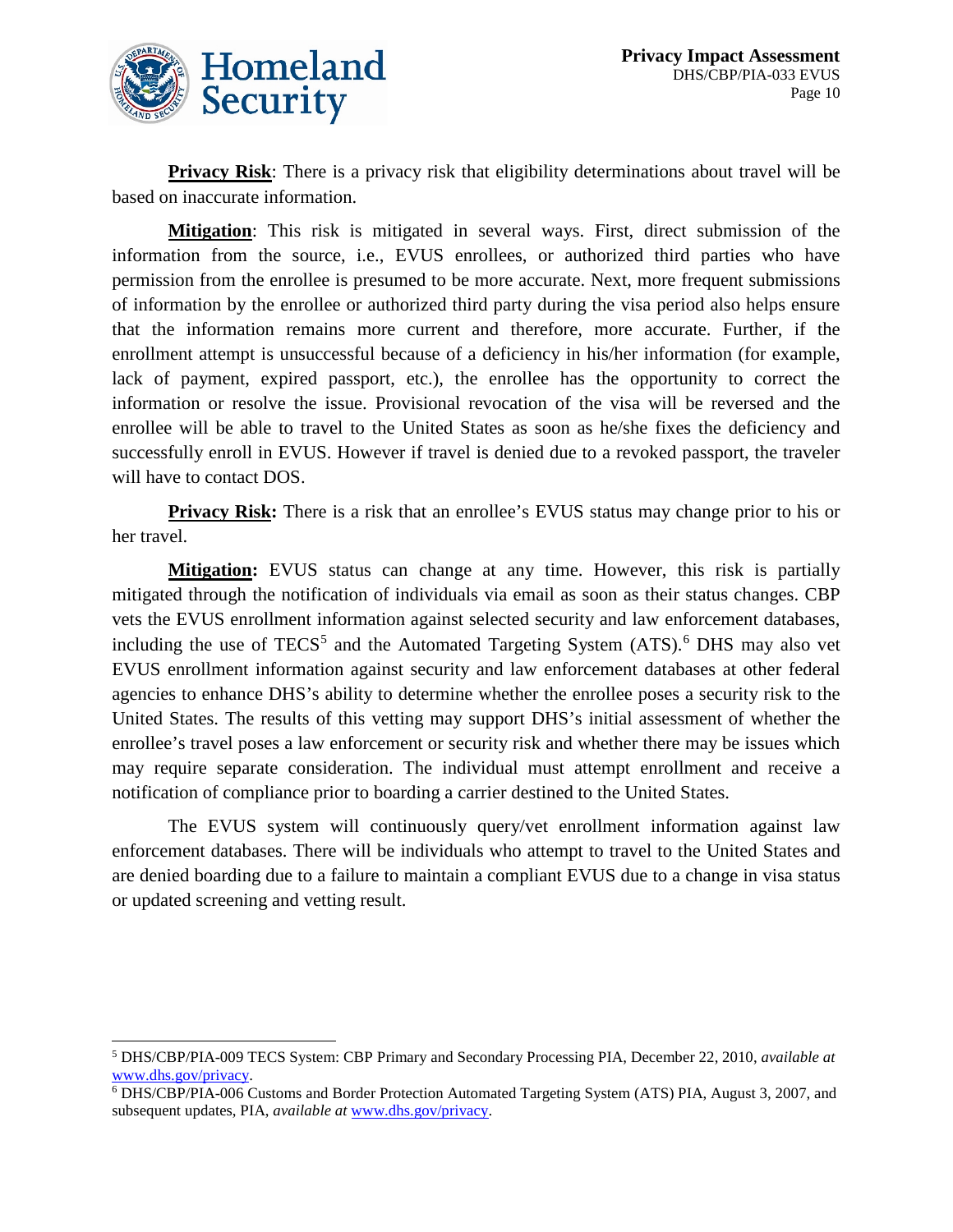

## **Section 3.0 Uses of the Information**

#### **3.1 Describe how and why the project uses the information.**

DHS, together with DOS, will use the information collected through EVUS to determine if the individual may be inadmissible upon arrival in the United States. Through EVUS, DHS will be able to identify individuals who may require additional consideration through a separate process for visa cancellation or revocation. CBP will use the information entered by the enrollee via the EVUS system to:

- 1) Forward the information to the mechanized CBP Vetting system<sup>[7](#page-11-0)</sup> (a real-time, instantaneous, copy of the DOS Consular Consolidated Database) to determine whether the individual holds a valid passport issued by an identified country containing a valid visa of a designated category and is eligible for enrollment.
- 2) Vet the enrollee's data against appropriate systems, such as Terrorist Screening Database (TSDB) biographic records, Interpol lost and stolen passport records, and Department of State's lost and stolen passport records and visa revocations, to determine whether the enrollee may require additional admissibility review through a separate process.
- 3) Store the enrollment attempt and vetting result (successful enrollment, pending, unsuccessful enrollment, State Department has revoked the visa) within the enrollee's EVUS "account" for subsequent summarization, DHS/CBP management reporting, and limited updates by the enrollee.
- 4) Return communication to the enrollee of results of the enrollment attempt (successful enrollment, pending, unsuccessful enrollment, DOS has revoked the visa) via the EVUS website.
- 5) Forward the information to DOS systems in the event that CBP determines that there is information relating to admissibility that separately may counsel in favor of considering the visa for a revocation outside of the EVUS process.
- 6) Provide EVUS status to APIS/AQQ system for Carriers, for subsequent carrier verification of EVUS status.
- 7) Verify information on the EVUS enrollment during examination by CBP Officers at Ports of Entry upon arrival.

<span id="page-11-0"></span><sup>&</sup>lt;sup>7</sup> CBP Vetting is a tool that CBP Officers currently use at the primary inspection locations to determine a real-time status of a traveler's visa. CBP is expanding the use of the CBP Vetting system to include a real-time connection to the EVUS website to enable EVUS enrollees the ability to verify their visa status in real-time. The CBP Vetting tool reduces the incidence of document fraud and provides critical data to CBP Officers who process immigrant and nonimmigrant visa recipients at Ports of Entry.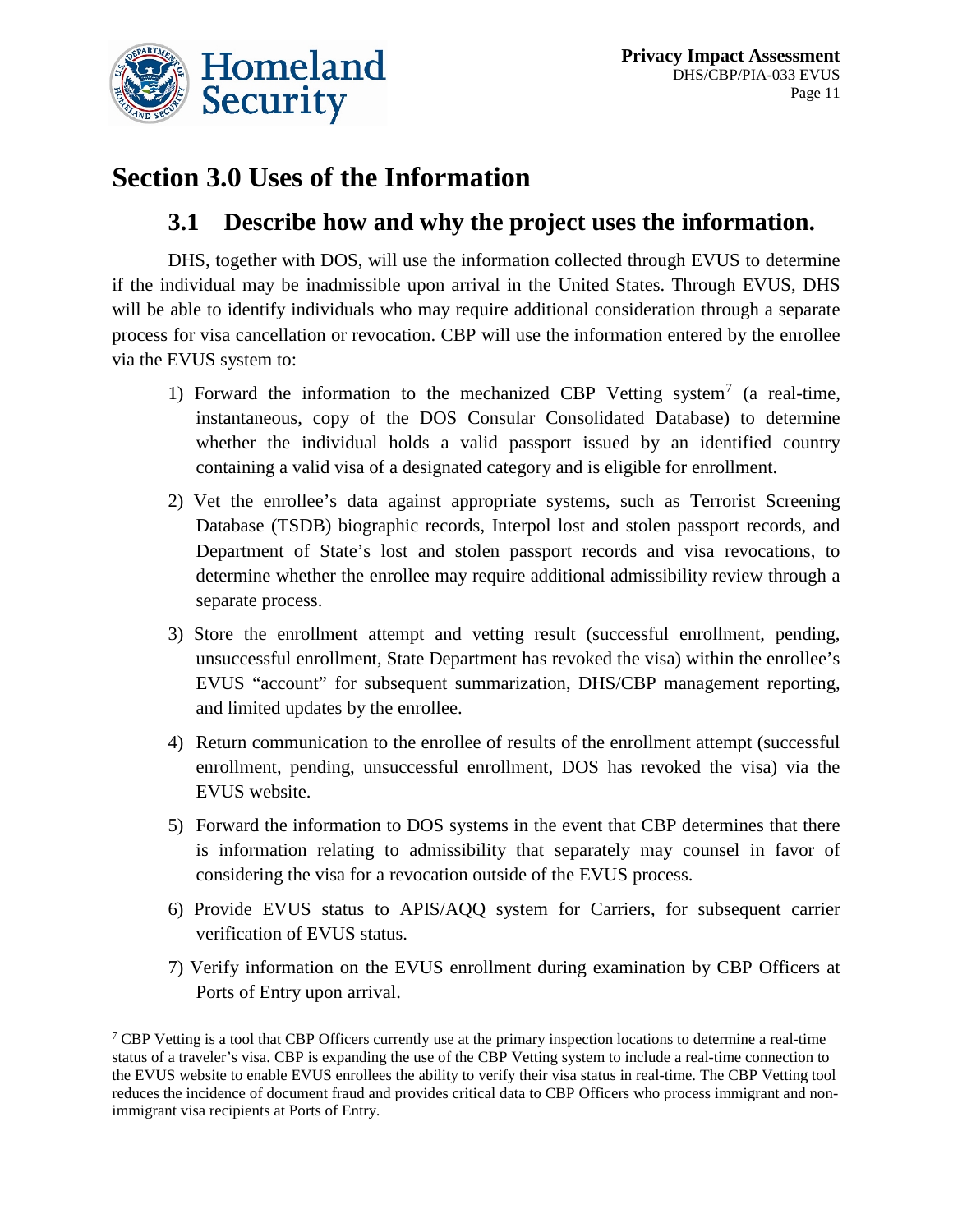

## **3.2 Does the project use technology to conduct electronic searches, queries, or analyses in an electronic database to discover or locate a predictive pattern or an anomaly? If so, state how DHS plans to use such results.**

No. The EVUS system does not analyze any data in this database for purposes of discovering or locating a predictive pattern or an anomaly. Rather this system reviews name matching and screening using existing DHS IT systems. CBP will examine the enrollment information by screening the enrollee's data through TECS and other appropriate systems such as the Automated Targeting System.

#### **3.3 Are there other components with assigned roles and responsibilities within the system?**

Online web access to EVUS will be available to CBP only. However, the information collected by and maintained in EVUS may be shared with all component agencies within DHS on a need to know basis consistent with the component's mission. It will also be provided to designated DOS staff in Consular Affairs. Access to EVUS information within DHS is rolebased according to the mission of the component and the user's need to know in performance of his or her official duties.

DHS counterterrorism, law enforcement, and public security communities will be provided with information about suspected or known violators of the law and other persons of concern uncovered via EVUS in a timely manner. CBP may share the EVUS enrollee's PII and screening results with other components within DHS where there is a need to know in accordance with their official responsibilities, including collecting law enforcement intelligence information (whether civil or criminal) and/or investigating, prosecuting, enforcing, or implementing civil and/or criminal laws, related rules, regulations, or orders.

## **3.4 Privacy Impact Analysis: Related to the Uses of Information**

EVUS will not determine whether the traveler is, in fact, admissible to the United States, as this function will continue to be performed by a CBP Officer following inspection at a Port of Entry. Having the enrollee fill out the EVUS document online ensures accuracy, because the enrollee is in the best position to supply accurate information and verify its accuracy as it is submitted.

EVUS is a two-tiered system with different types of access for internal DHS or DOS users and external EVUS enrollee users. External users consist of the enrollee and third parties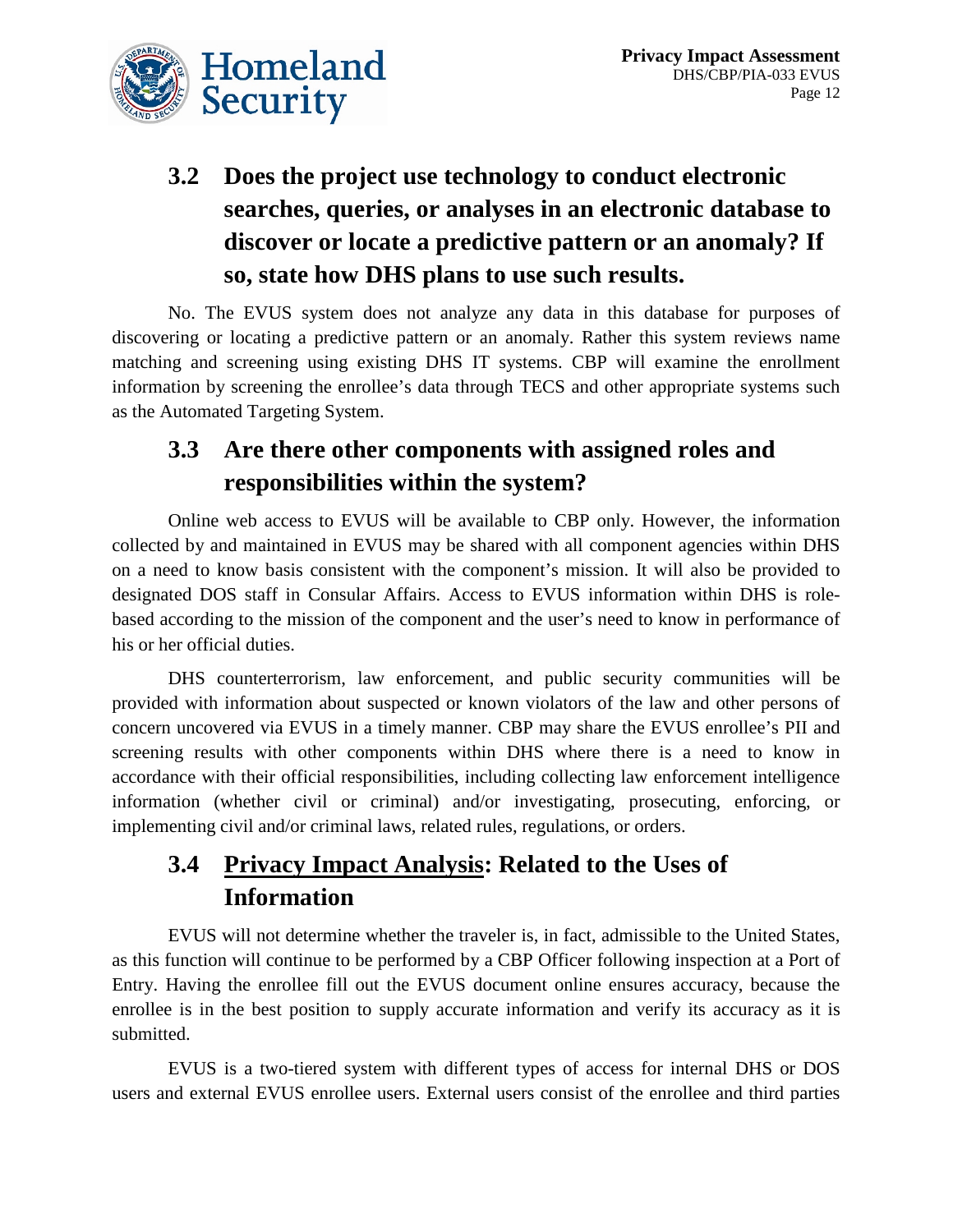

authorized by the enrollees to enter information on their behalf. Internal users consist of CBP personnel with authorized access to the EVUS system. Authorized DOS users will also be provided read-only access.

#### *External Users*

Enrollees can only input information into EVUS through the website, they cannot extract information. When an enrollee logs into EVUS, the enrollment questionnaire is blank, even when the user logs on to make updates to his/her information. This is done so third parties (such as travel agents) are unable to log in and gain access to an enrollee's data through a pre-populated screen. While the nature of the EVUS website permits a third party to enter information into the system on behalf of the enrollee, CBP assumes that the enrollee has consented to the third party's access to his/her personal information.

**Privacy Risk:** There is a risk of unauthorized third parties gaining access to an enrollee's personal information in EVUS.

**Mitigation**: Enrollee information is retained in the enrollee's EVUS account and is protected from external users gaining unauthorized access by requiring a unique tracking number in combination with the enrollee's date of birth and passport or visa number. Because the information contained in the passport is not enough to access the EVUS account, someone who has stolen a passport without also obtaining the tracking number will not be able to log in and access the enrollee's PII or check the status of the EVUS enrollment. EVUS enrollees will be advised to keep their passport and tracking number separate. Further, data will be encrypted using the National Institute of Standards and Technology (NIST) approved transport layered security data encryption technology at the interface level to prevent third parties from monitoring or accessing an enrollee's PII when filling out and submitting an EVUS enrollment.

When inaccurate information results in an enrollee being unable to successfully enroll in EVUS, the individual may reattempt enrollment. If the individual receives a message stating "The State Department has revoked your visa", the individual will be directed to a U.S. embassy or consulate to resolve the issue and re-apply for a visa, if appropriate.

#### *Internal Users*

**Privacy Risk**: There is a risk that information will be accessed and misused because DHS employees and contractors have access to enrollee information in the EVUS system.

**Mitigation:** In order to become an authorized internal user, personnel must successfully complete privacy training and hold a full field background investigation clearance. An internal user must also have a job-related requirement to access the specific information. Additionally, because EVUS will use some aspects of the Advance Passenger Information System (APIS), which resides on the TECS IT platform, all internal users of the EVUS system are required to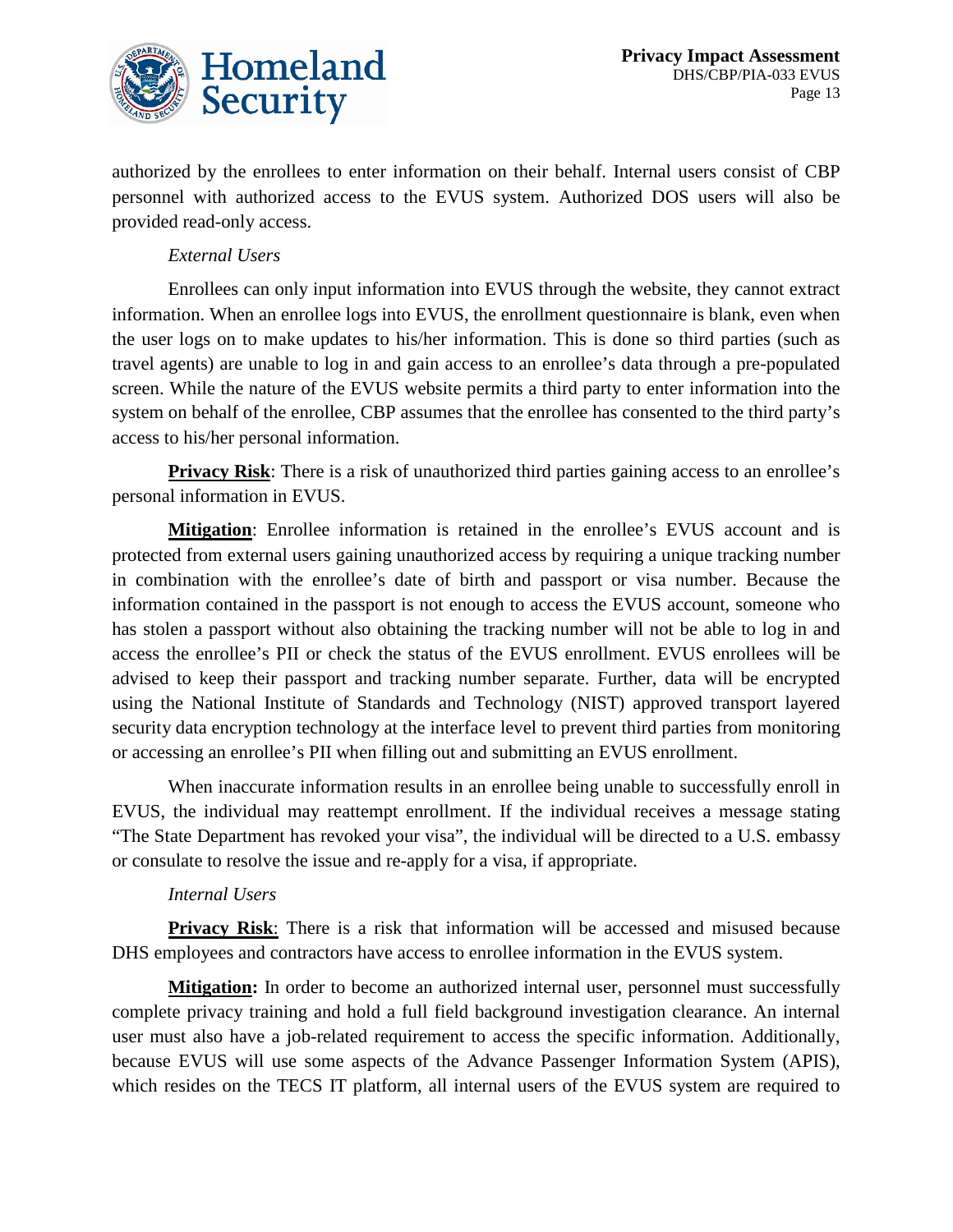

complete and pass an annual TECS Privacy Act Awareness Course (TPAAC) to maintain their access to the system. The TPAAC presents Privacy Act responsibilities and agency policy with regard to the security, sharing, and safeguarding of both official and personally identifiable information. The course also provides a number of sharing and access scenarios to test the internal user's understanding of appropriate controls put in place to protect privacy as they are presented. An internal user must pass the test scenarios to retain access to TECS and more specifically, EVUS. This training is regularly updated.

To further mitigate the risk of misuse of information by DHS employees and contractors with access to EVUS, access to data in EVUS is controlled through passwords and restrictive rules pertaining to user rights. Internal users are limited to roles that define authorized use of the system. Procedural and physical safeguards are utilized such as accountability audits and receipt records. Management oversight is in place to ensure appropriate assignment of roles and access to information.

## **Section 4.0 Notice**

## **4.1 How does the project provide individuals notice prior to the collection of information? If notice is not provided, explain why not.**

CBP provides notice to the individual at the time of the electronic collection on the website via a Privacy Act Notice. If an individual has asked a third party to enter the information, the third party is provided the notice and is required to obtain the consent of the individual before entering the information. In addition, DHS is publishing a Final Rule, a Privacy Act System of Records Notice in the Federal Register, and this PIA describing the new system. EVUS is a new electronic collection of the listed information, and notice will be given to the public through the EVUS SORN in conjunction with this PIA, as well as in real time during an enrollee's use of EVUS. Appropriate notice regarding the data to be collected and the requirement to attest to the accuracy of the data will be included in the information provided via the EVUS website. Outreach for EVUS started in March 2016, and continues to occur through CBP, Mission China, airlines, and travel agents.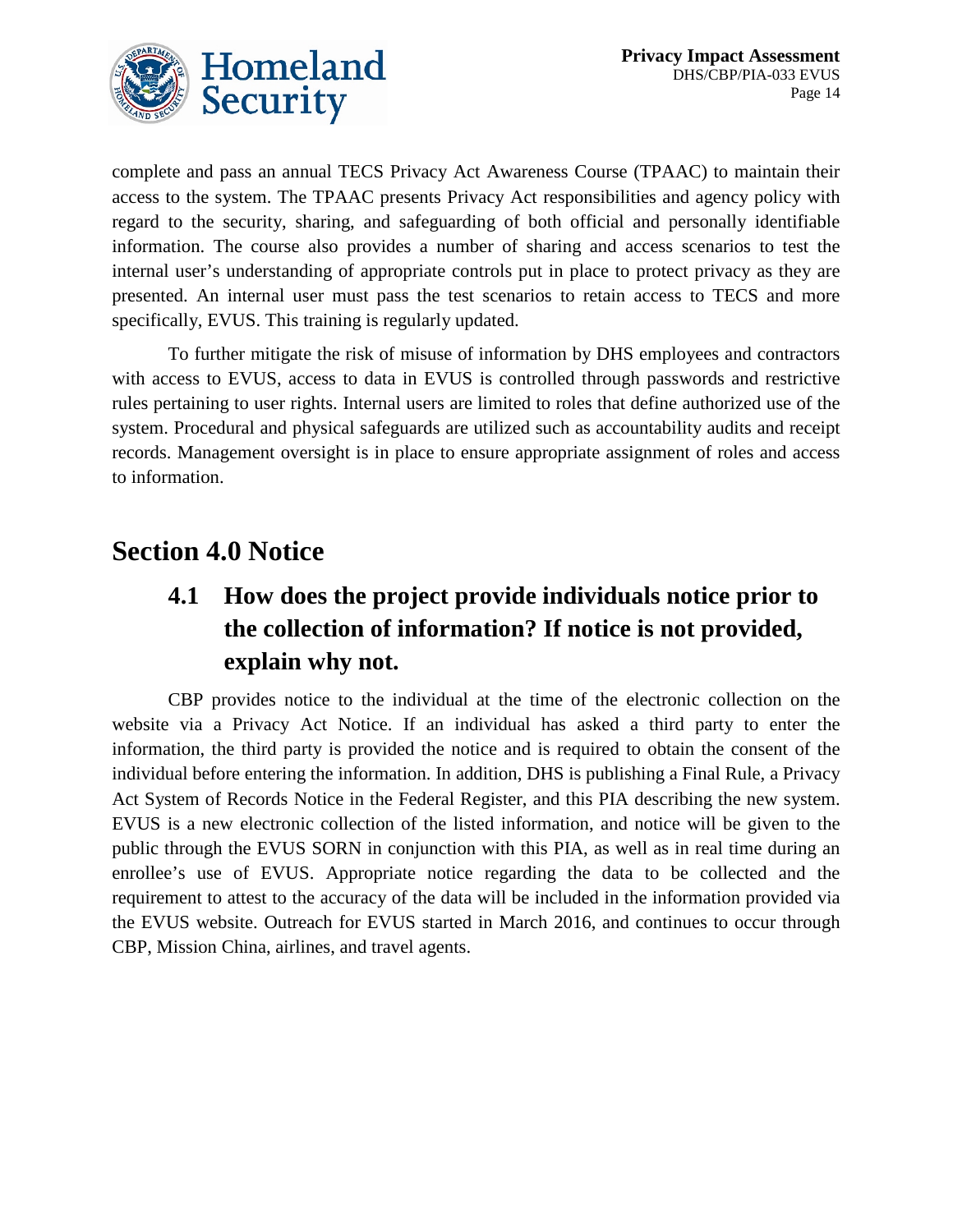



## **4.2 What opportunities are available for individuals to consent to uses, decline to provide information, or opt out of the project?**

To retain a valid visa for entry into the United States, information must be provided pursuant to applicable statutes. Nonimmigrant aliens who hold a passport issued by an identified country containing a U.S. nonimmigrant visa of a designated category are subject to the forthcoming EVUS Final Rule. The visa of an individual who declines to provide information necessary to complete an EVUS enrollment will be provisionally revoked until such time as an EVUS enrollment is successfully completed. The only legitimate means of declining to provide the subject information is to choose not to travel the United States.

Individuals do not have the right to consent to particular uses of the information. Individuals may only choose whether or not they will submit their information in order to travel to the United States. Once an individual submits the data for EVUS purposes, he or she cannot exert control over the use of that data, aside from his or her ability to amend specific data elements by accessing his or her account and submitting these data elements.

#### **4.3 Privacy Impact Analysis: Related to Notice**

**Privacy Risk:** There is a risk that individuals will not know that they are required to enroll in EVUS prior to travel.

**Mitigation:** Adequate notice and disclaimer information, including the consequences of not providing the information requested, is provided to the visa holder and consent is obtained before any information is collected. Permanent writing in addition to an EVUS sticky note will be placed in the passport of nonimmigrant aliens who hold a passport issued by an identified country containing a U.S. nonimmigrant visa of a designated category. This sticky note will inform travelers of the EVUS requirement.

Individuals required to enroll in EVUS that are unaware of the program will have the opportunity to apply prior to travel. Furthermore, CBP will establish a call center to assist travelers with the system.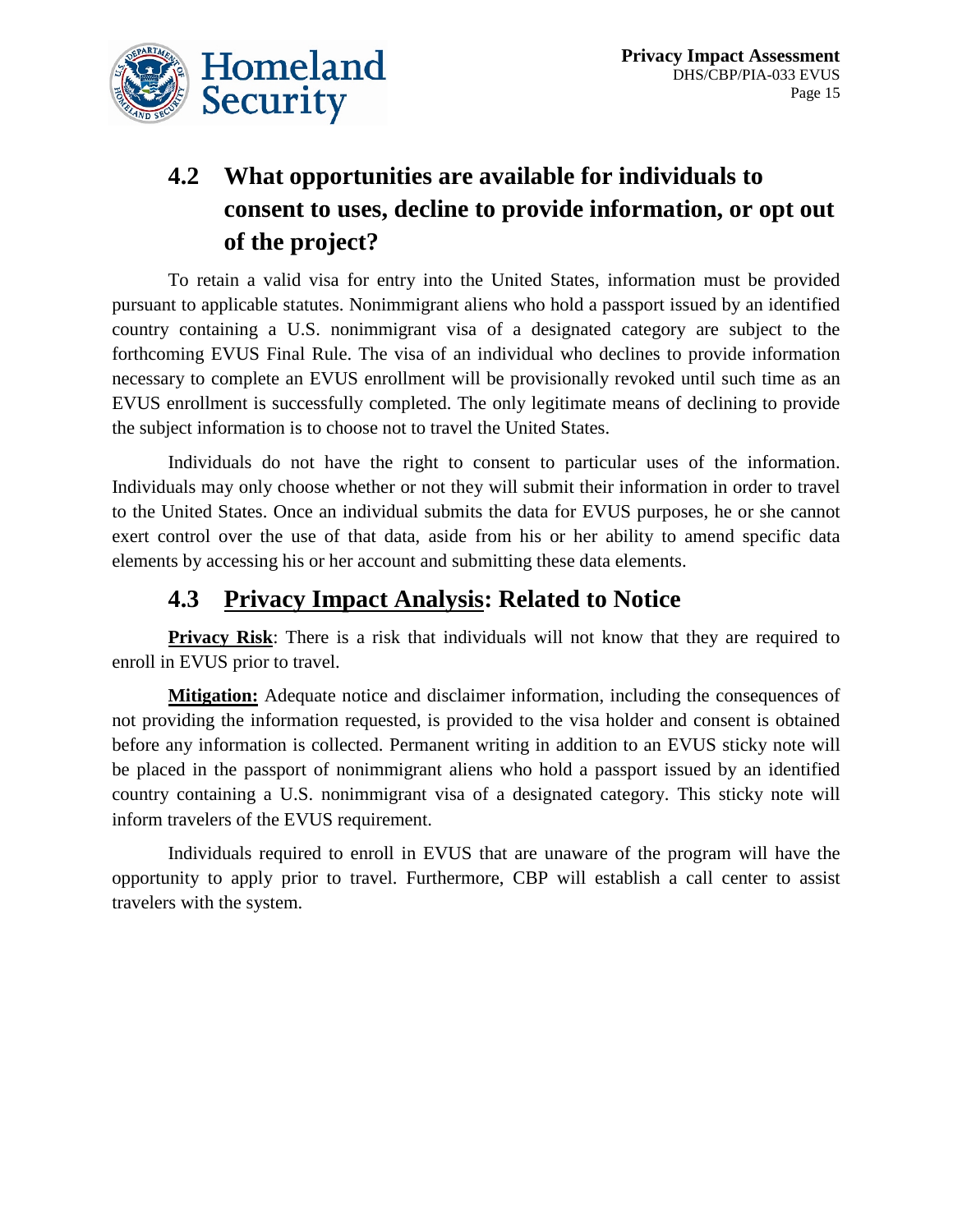

## **Section 5.0 Data Retention by the project**

#### **5.1 Explain how long and for what reason the information is retained.**

"Notification of compliance" will be issued to individuals upon a successful EVUS enrollment. The notice of compliance is valid for no more than two years. As long as the individual's notification of compliance remains valid, the information must be retained in EVUS. The information is retained to screen prospective travelers who hold a passport issued by an identified country containing a U.S. nonimmigrant visa of a designated category for admissibility into the United States. This information is retained for an additional year to permit CBP to extend the expiration date of a notification of compliance with EVUS to a maximum of three years, should it choose to do so. Information will be kept in archives for an additional 12 years to allow retrieval of the information for law enforcement and investigatory purposes. This retention is consistent both with CBP's border search authority and with the border security mission mandated for CBP by Congress.

#### **5.2 Privacy Impact Analysis: Related to Retention**

**Privacy Risk:** There is the risk that information will be kept in EVUS for longer periods than necessary.

**Mitigation:** This retention is consistent both with CBP's border search authority and with the border security mission mandated for CBP by Congress.

This proposed retention is based upon operational and law enforcement needs. EVUS notifications of compliance are valid for no more than two years. Information is required to be retained in EVUS for as long as the traveler is authorized to travel to the United States. This information is retained for an additional year to permit CBP to extend the expiration date of an EVUS to a maximum of three years, should it choose to do so. Information is kept in archives for an additional 12 years to allow retrieval of the information for law enforcement and investigatory purposes.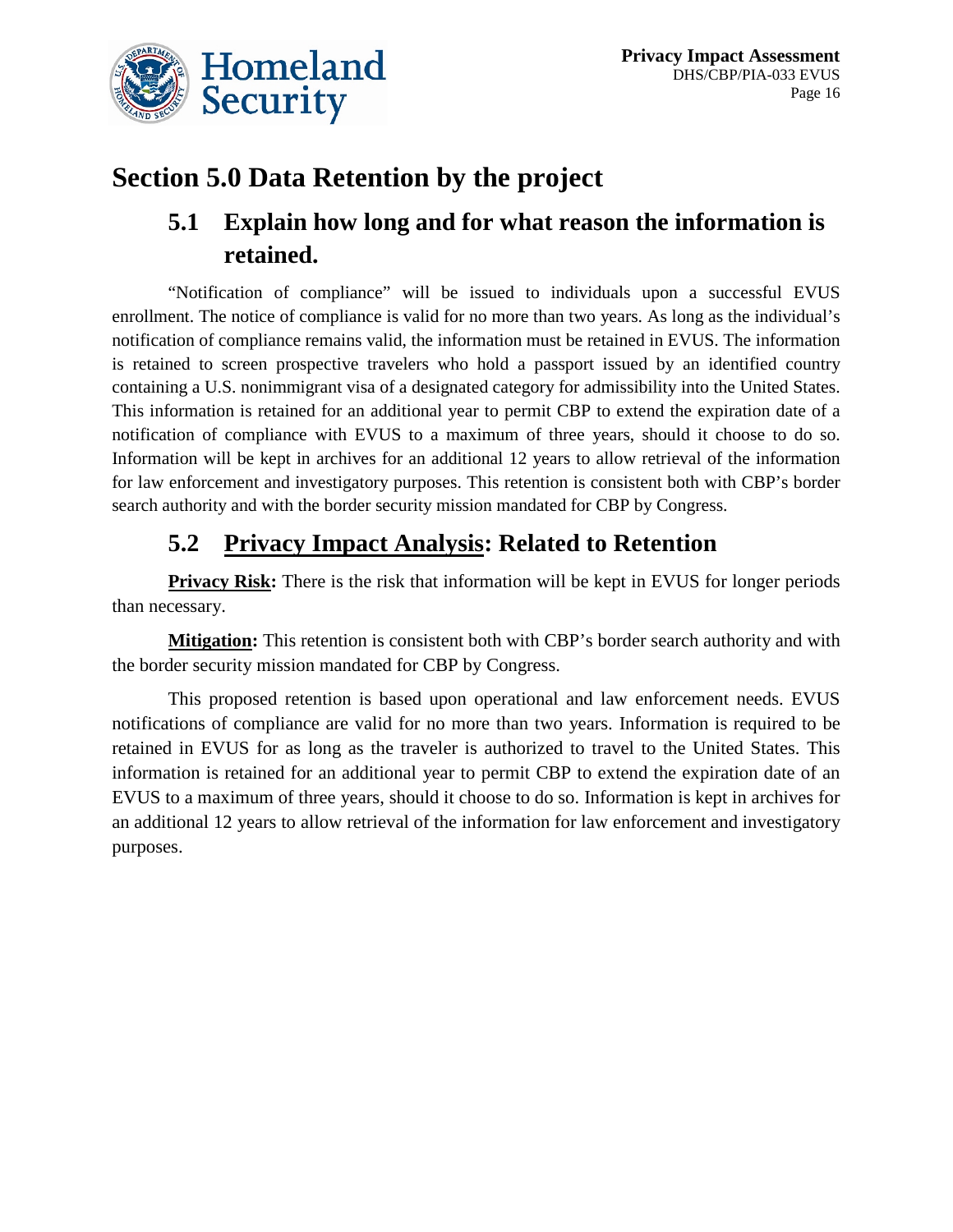

## **Section 6.0 Information Sharing**

## **6.1 Is information shared outside of DHS as part of the normal agency operations? If so, identify the organization(s) and how the information is accessed and how it is to be used.**

Information submitted during an EVUS enrollment may be shared under a memorandum of understanding (MOU) with DOS to assist it in determining whether a visa should be revoked or re-issued to the visa holder after and during the EVUS vetting. Carriers also will receive the information regarding the enrollee's EVUS status via the APIS/AQQ system.

Additionally, on a case by case basis information may be shared with appropriate federal, state, local, tribal, and foreign governmental agencies or multilateral governmental organizations responsible for investigating or prosecuting the violations of, or for enforcing or implementing, a statute, rule, regulation, order or license, or when DHS believes the information would assist enforcement of civil or criminal laws.

EVUS information may be shared when DHS reasonably believes such use is to assist in anti-terrorism efforts or intelligence gathering related to national or international security or transnational crime. CBP may share information with federal and foreign government intelligence or counterterrorism agencies, or components thereof, in bulk, to assist in counterterrorism or counter-intelligence activities, consistent with an information sharing and access agreement for ongoing, systematic sharing. CBP may also share EVUS information with federal and foreign government intelligence or counterterrorism agencies, or components thereof, in response to queries predicated on a particularized threat to national or international security, or to assist in other intelligence activities.

## **6.2 Describe how the external sharing noted in 6.1 is compatible with the SORN noted in 1.2.**

DHS will share EVUS information with external organizations consistent with the routine uses of the EVUS SORN, which are compatible with the original purpose of collection, "to collect and maintain a record of nonimmigrant aliens holding a passport issued by an identified country containing a U.S. nonimmigrant visa of a designated category, and to determine whether there is information that requires separate, additional action." CBP will memorialize these data sharing practices in Memorandum of Understandings (MOU) or Interconnection Security Agreements (ISA), which govern the sharing of EVUS information. Under the terms of these MOUs and ISAs, DOS, other agencies, and the carriers will secure EVUS information consistent with approved security practices that meet DHS standards. Personal information will be kept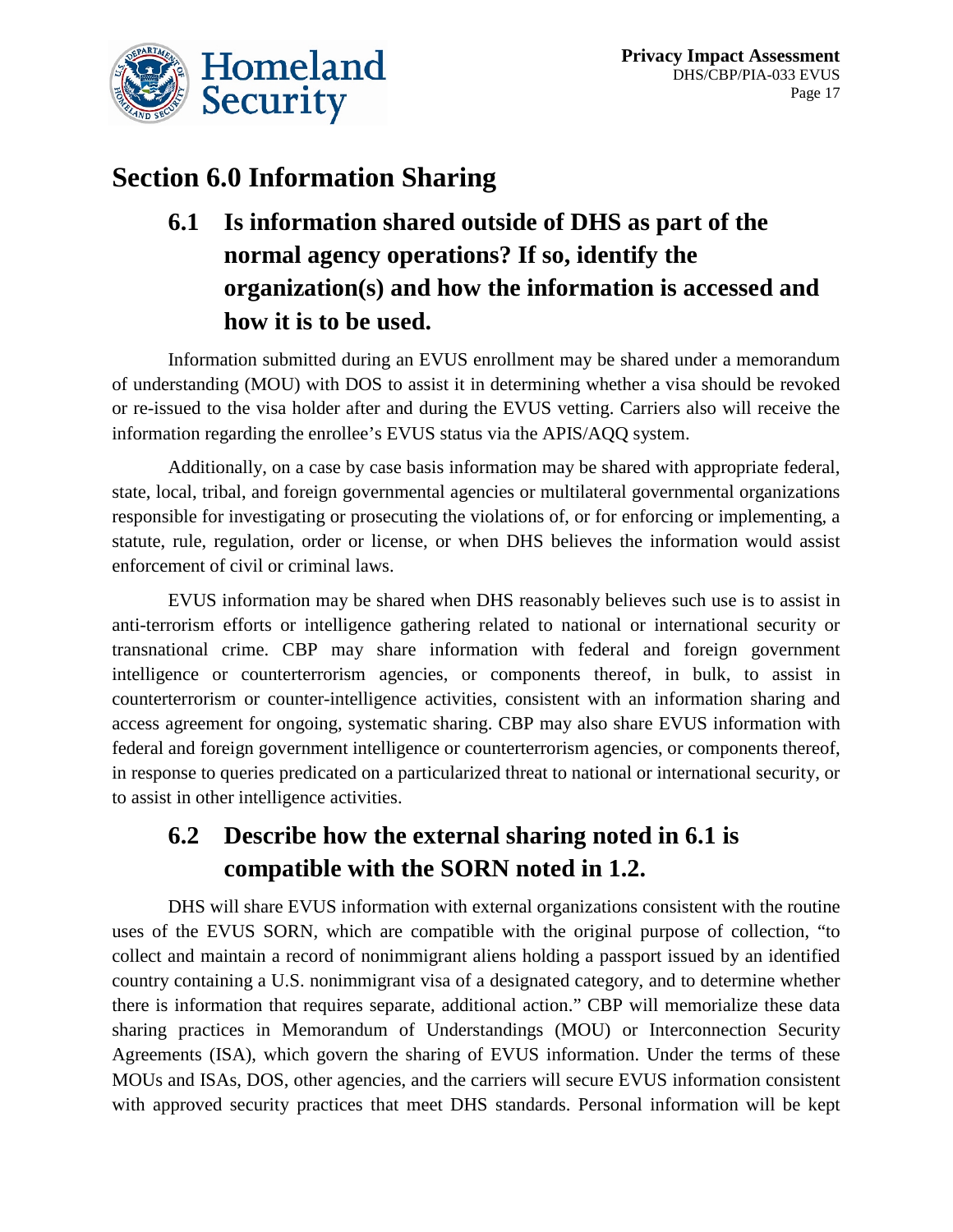

secure and confidential<sup>[8](#page-18-0)</sup> and will not be divulged to any person within or outside EVUS program without an official need to know. Sharing with DOS is authorized for purposes of granting or revoking a visa. Recipients from other agencies and carriers will be required by the terms of the information sharing agreement to employ security features to safeguard the shared information.

#### **6.3 Does the project place limitations on re-dissemination?**

Yes. Information that is shared with other agencies, federal, state, local, tribal, or foreign, outside of the context of any MOU or other prior written arrangement requires a written request by the agency specifically identifying the type of information sought and purpose for which the information will be used. Authorization to share information in this request scenario is subject to approval by the CBP Privacy and Diversity Office, and will only be granted when the request and use are: 1) consistent with the Privacy Act, 2) consistent with published routine uses for EVUS, and 3) with the express written approval of CBP. All three requirements are stated conditions for the receiving agencies to obtain and use the shared information. These conditions are stated in the written authorization provided to the receiving agency and represent the constraints around the use and disclosure of the information at the time of the disclosure.

#### **6.4 Describe how the project maintains a record of any disclosures outside of the Department.**

MOUs and other written arrangements defining roles and responsibilities will be executed between CBP and each agency that regularly accesses EVUS. The information may be transmitted either electronically or as printed materials to authorized personnel. Electronic communication with other, non-CBP systems, may be enabled via message/query based protocols delivered and received over secure point-to-point network connections between EVUS and the non-CBP system. CBP's external sharing of the data submitted to EVUS complies with statutory requirements for national security and law enforcement systems.

Data sent to air carriers will be transmitted via the secure APIS/AQQ electronic portal, subject to the APIS/AQQ SORN requirements and the ISA requirements with the carriers. Information that is shared with other agencies, federal, state, local, tribal, or foreign, outside of the context of any MOU or other prior written arrangement requires a written request by the agency specifically identifying the type of information sought and purpose for which the information will be used. Authorization to share information in this request scenario is subject to approval by the CBP Privacy and Diversity Office.

<span id="page-18-0"></span> <sup>8</sup> The EVUS data is stored electronically at the CBP Data Center in a compartmentalized database safeguarded by passwords, encryption of data at rest by Transparent Data Encryption, and auditing software. Data is secured in full compliance with the requirements of the DHS IT Security Program Handbook.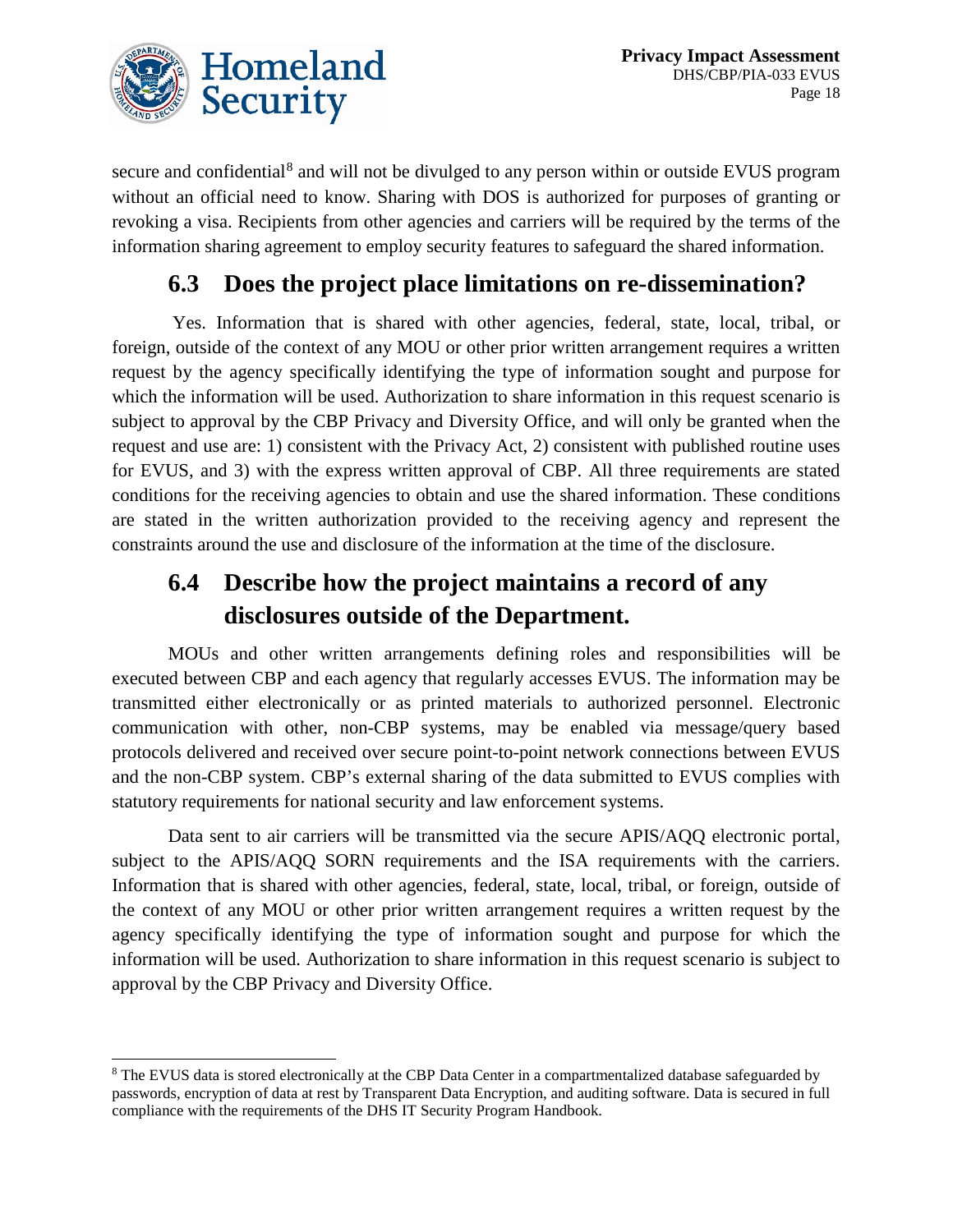

#### **6.5 Privacy Impact Analysis: Related to Information Sharing.**

**Privacy Risk:** There is a risk that information will be unnecessarily shared with entities outside of CBP.

**Mitigation:** All external sharing is consistent with the Routine Uses within the published EVUS SORN or with other disclosure provisions of the Privacy Act.<sup>[9](#page-19-0)</sup> When information is shared there is both a written MOU and ISA that is negotiated between CBP and the external requestor. The written arrangements and ISAs are periodically audited and reviewed by CBP and the external requestor's conformance to the use, security, and privacy considerations are verified before Certificates to Operate are issued or renewed.

When sharing information with third parties, the same requirements related to security and privacy that are in place for CBP and DHS apply to the outside entity. Access to CBP data is governed by "need to know" criteria that demand that the receiving entity demonstrate the need for the data before access or interface is granted. This criteria is determined and approved during the information sharing disclosure review process by the CBP Privacy and Diversity Office. Third parties must agree to uphold the same security and privacy measures that are used by CBP and DHS.

## **Section 7.0 Redress**

## **7.1 What are the procedures that allow individuals to access their information?**

Enrollees may access their EVUS information to view and amend their enrollment by providing their EVUS number, birth date, and passport number through the EVUS website. Once they have provided their EVUS number, birth date, and passport number, enrollees may view their EVUS status (successful enrollment, unsuccessful enrollment, pending) and submit limited updates to their travel itinerary information. If an enrollee does not know his or her enrollment number, the individual can provide his or her name, passport number, date of birth, passport issuing country, and visa number to retrieve his or her enrollment number.

Once individuals submit their personal information in EVUS, they will not be able to access it through the EVUS website. Enrollees can see the information they supply on the EVUS website as they fill it out and again before submission, to confirm it is timely and accurate. Enrollees will not be able to view any data once it has been submitted because the web interface cannot guarantee the person requesting information is authorized to access it. After submission, enrollees may update limited information such as point of contacts, U.S. address, emergency  $\frac{95 \text{ U.S.C. } 552 \text{a}}{95 \text{ U.S.C. } 552 \text{a}}$ 

<span id="page-19-0"></span>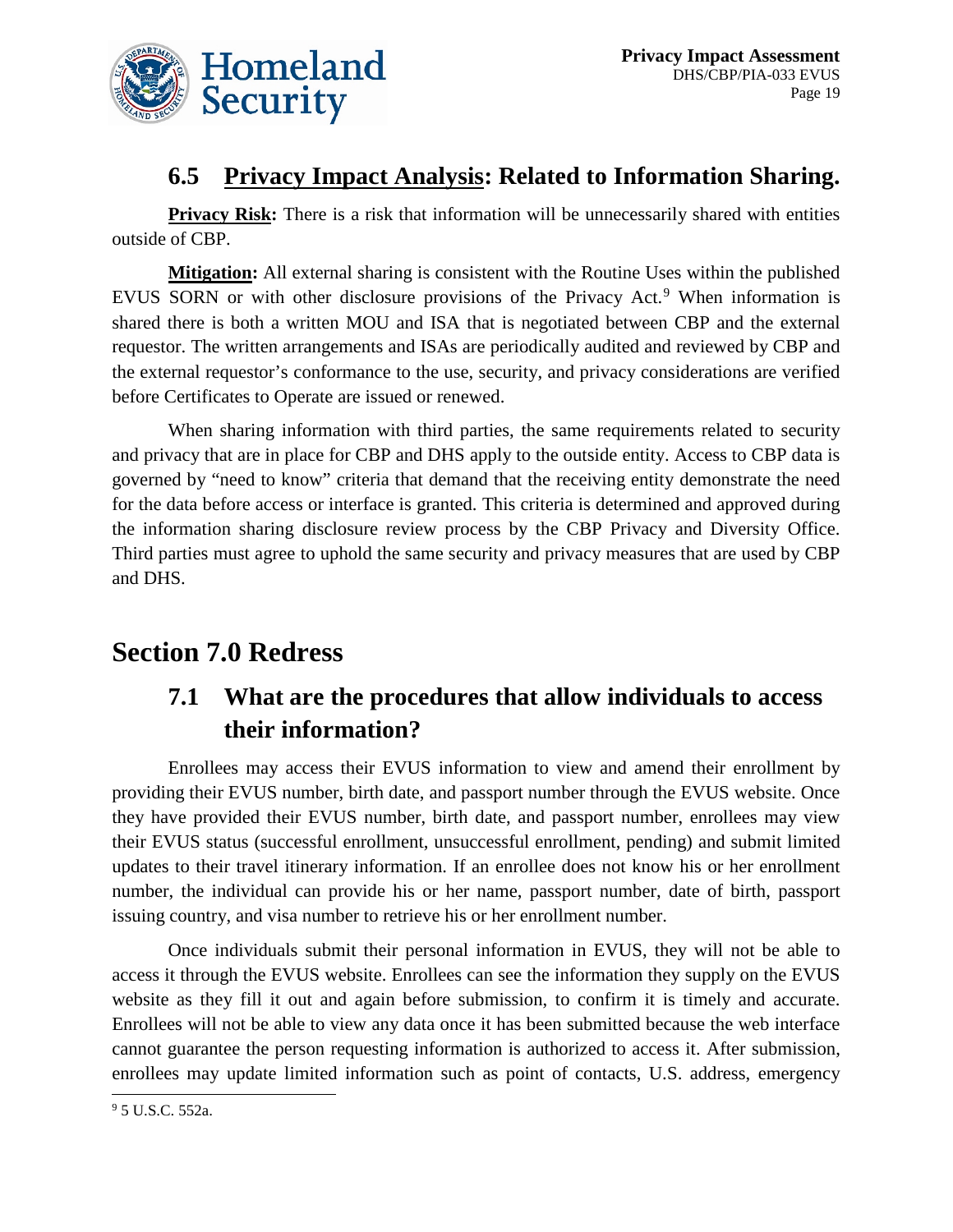

point of contact, in their accounts.<sup>[10](#page-20-0)</sup> Corrections to any other data elements will require the enrollee to fill out and submit a new EVUS enrollment request. Enrollees that are not successfully enrolled in EVUS will be directed to reapply. Should the visa holder's visa be revoked by DOS for reasons unrelated to EVUS compliance, the former visa holder should contact a U.S. embassy or consulate to apply for a new visa.

DHS allows persons, including foreign nationals, to seek access under the Privacy Act to obtain information maintained in EVUS. Requests for access to PII contained in EVUS may be submitted to the Customer Service Center at www.cbp.gov (phone: 877-CBP-5511). However, information maintained in EVUS pertaining to the accounting of a sharing with a law enforcement or intelligence entity is exempt from the following provisions of the Privacy Act, pursuant to 5 U.S.C. § 552a(j)(2) or (k)(2). Requests should conform to the requirements of 6 CFR Part 5, which provides the rules for requesting access to Privacy Act records maintained by DHS. The envelope and letter should be clearly marked "Privacy Act Access Request." The request should include a general description of the records sought and must include the requester's full name, current address, and date and place of birth. The request must be signed and either notarized or submitted under penalty of perjury.

## **7.2 What procedures are in place to allow the subject individual to correct inaccurate or erroneous information?**

Individuals have multiple options for correcting inaccurate or erroneous information:

- 1) Information erroneously submitted by enrollees in EVUS can be corrected by the enrollee via the EVUS web-site by making limited updates to their information or by re-enrolling in EVUS.
- 2) A CBP Officer may also administratively update the same fields as the enrollee when the enrollee applies for admission to the United States at a port of entry. The CBP Officer will verify documentation presented by the traveler by comparing it against information entered in EVUS and determine whether the enrollment information can be administratively updated. Individuals whose personal information is collected and used by the EVUS program may, to the extent permitted by law, examine their information and request correction of inaccuracies.
- 3) Individuals who believe EVUS holds inaccurate information about them, or who have questions or concerns relating to personal information and EVUS, can contact the call

<span id="page-20-0"></span> $10$  Limited updates to basic information such as a phone number or address can be made by the enrollee via his/her account on the EVUS website. Significant changes, such as name, date of birth, passport, or visa information will require the enrollee to create a new EVUS.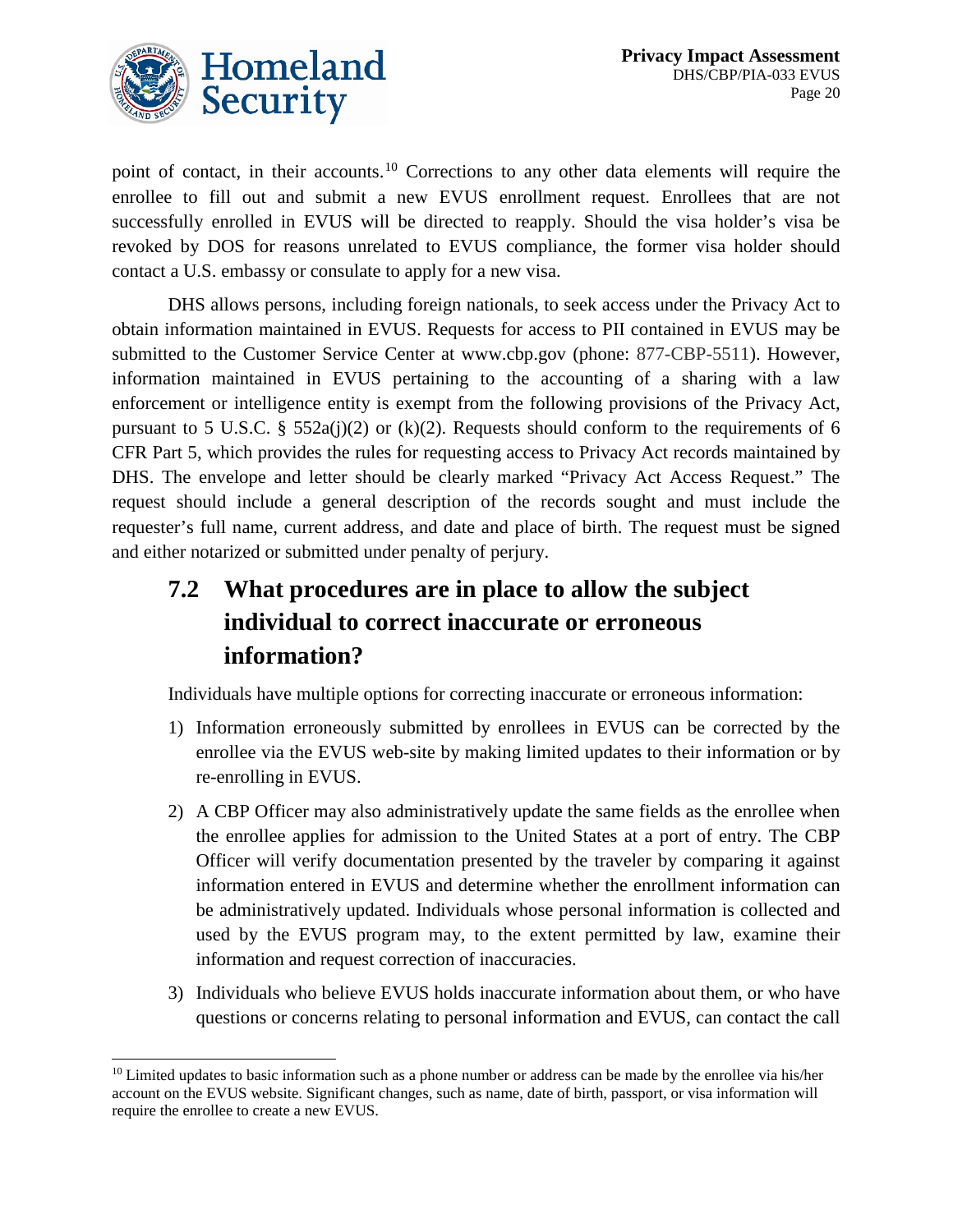

center operated by CBP employees and contract staff, that may, in limited circumstances, amend inaccurate information (See 7.1).

4) A person who believes that CBP actions are the result of incorrect or inaccurate information may request information about their records pursuant to procedures provided by the Freedom of Information Act and the access provisions of the Privacy Act of 1974 by writing to:

U.S. Customs and Border Protection Freedom of Information Act Division 90 K Street NE, 9th Floor Washington, D.C. 20229

5) Travelers may also contact the DHS Traveler Redress Inquiry Program (TRIP) at 601 South 12th Street, TSA-901, Arlington, VA, 22202-4220 or online at [www.dhs.gov/trip.](http://www.dhs.gov/trip) Individuals making inquiries should provide as much identifying information as possible to identify the record(s) at issue.

## **7.3 How does the project notify individuals about the procedures for correcting their information?**

Upon beginning an EVUS enrollment, instructions and an advisory notice are provided notifying the enrollee that they are enrolling in EVUS and that the information provided can be used for admission. Individuals will also be notified through the website and System of Records Notice of the availability of the EVUS Program Privacy Coordinator.

#### **7.4 Privacy Impact Analysis: Related to Redress**

**Privacy Risk:** There is a risk that enrollees cannot seek appeal of the determination through EVUS once the enrollee has submitted information and has been issued a successful or unsuccessful enrollment message.

**Mitigation:** Individuals are not given access to their information via the EVUS web interface to guard against third parties accessing the enrollee's PII. The enrollee may either correct erroneous information through the measures listed in 7.2 of this PIA, or re-apply for a visa at a U.S. consulate or embassy, where redress will be handled in the form of granting or denying a visa for travel to the United States.

## **Section 8.0 Auditing and Accountability**

#### **8.1 How does the project ensure that the information is used**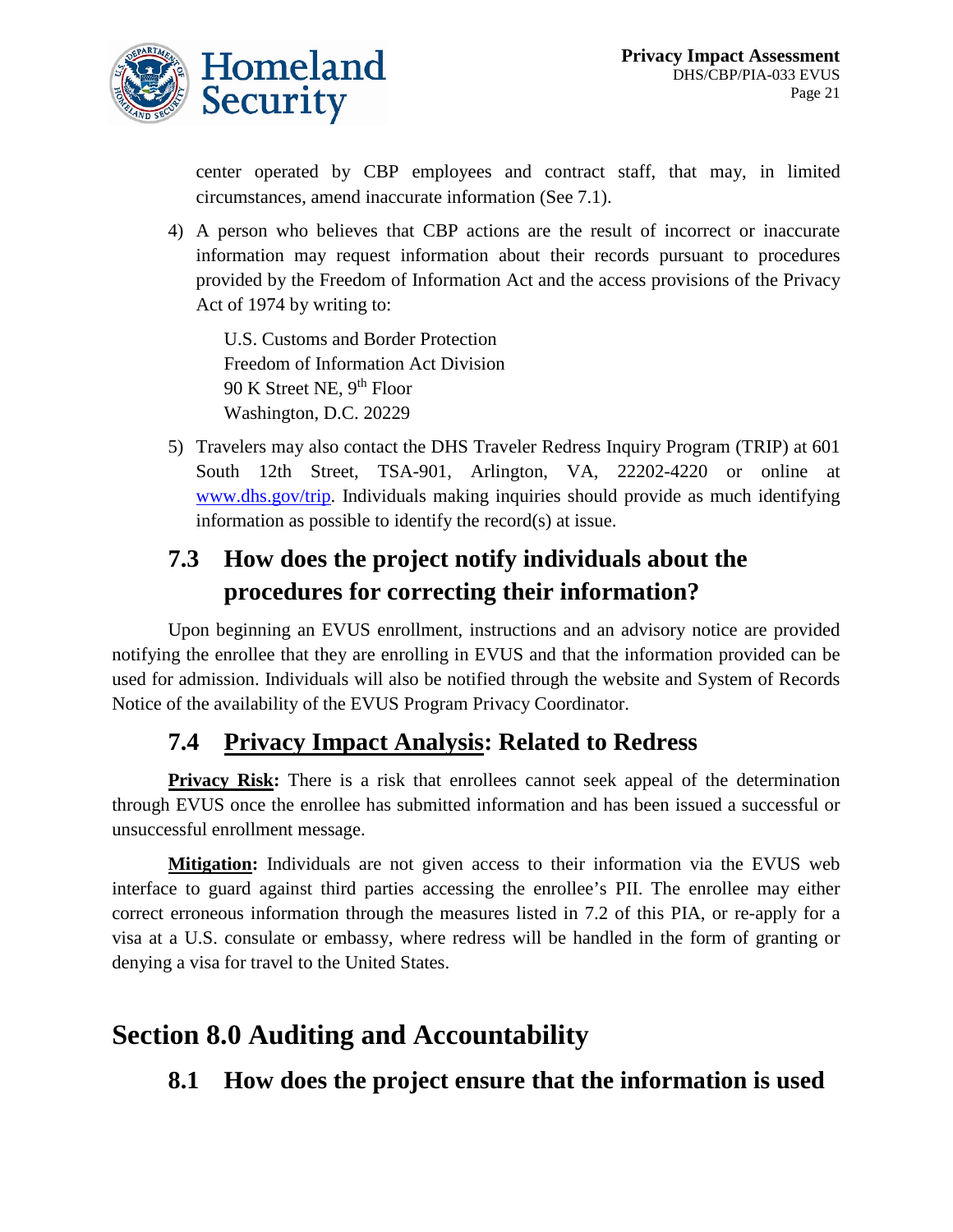

#### **in accordance with stated practices in this PIA?**

Access to the system for internal users is limited to those personnel with a job-related requirement to access the information. All internal users with access to the system are required to have full background checks. All program managers, IT specialists, analysts, and CBP Officers, the latter assuming authorization by the EVUS Security Administrator, will have general access to the system. DHS contractors, in particular those involved with systems support, will also have access to the system.

Contractors to DHS may have an essential role in designing, developing, implementing, and managing the system due to their specialized expertise. Contractors must complete CBP full field background investigations before they are allowed to access any EVUS data and will also receive the same security and privacy training as CBP Government employees.

Internal users of EVUS systems and records will be assigned different privileges based on their positions and roles to carry out their official duties. Audits will be conducted to log all privileged user transactions and monitor for abuse. External users, EVUS enrollees, or their authorized agents, will only have the ability to create or update their respective "accounts" within the system.

In addition, rules of behavior are established for each major application, including EVUS. These rules of behavior require users to be adequately trained regarding the security of their systems. These rules also require a periodic assessment of technical, administrative, and managerial controls to enhance data integrity and accountability. System users must sign statements acknowledging that they have been trained and understand the security aspects of their systems. Rules of behavior will be posted online prior to login for internal users. In addition, the rules of behavior already in effect for each of the component systems from which EVUS draws will be applied to the program, adding an additional layer of security protection.

Security, including access-related controls, will be certified initially and at specified intervals by the CBP Security organization through Certification and Accreditation (C&A) of the EVUS system.

#### **8.2 Describe what privacy training is provided to users either generally or specifically relevant to the project.**

All users of the EVUS system are required to complete and pass a bi-annual TECS Privacy Act Awareness Course (TPAAC) to maintain their access to the system. The TPAAC presents Privacy Act responsibilities and CBP policy with regard to the security, sharing, and safeguarding of both official and personally identifiable information. The course also provides a number of sharing and access scenarios to test the user's understanding of appropriate controls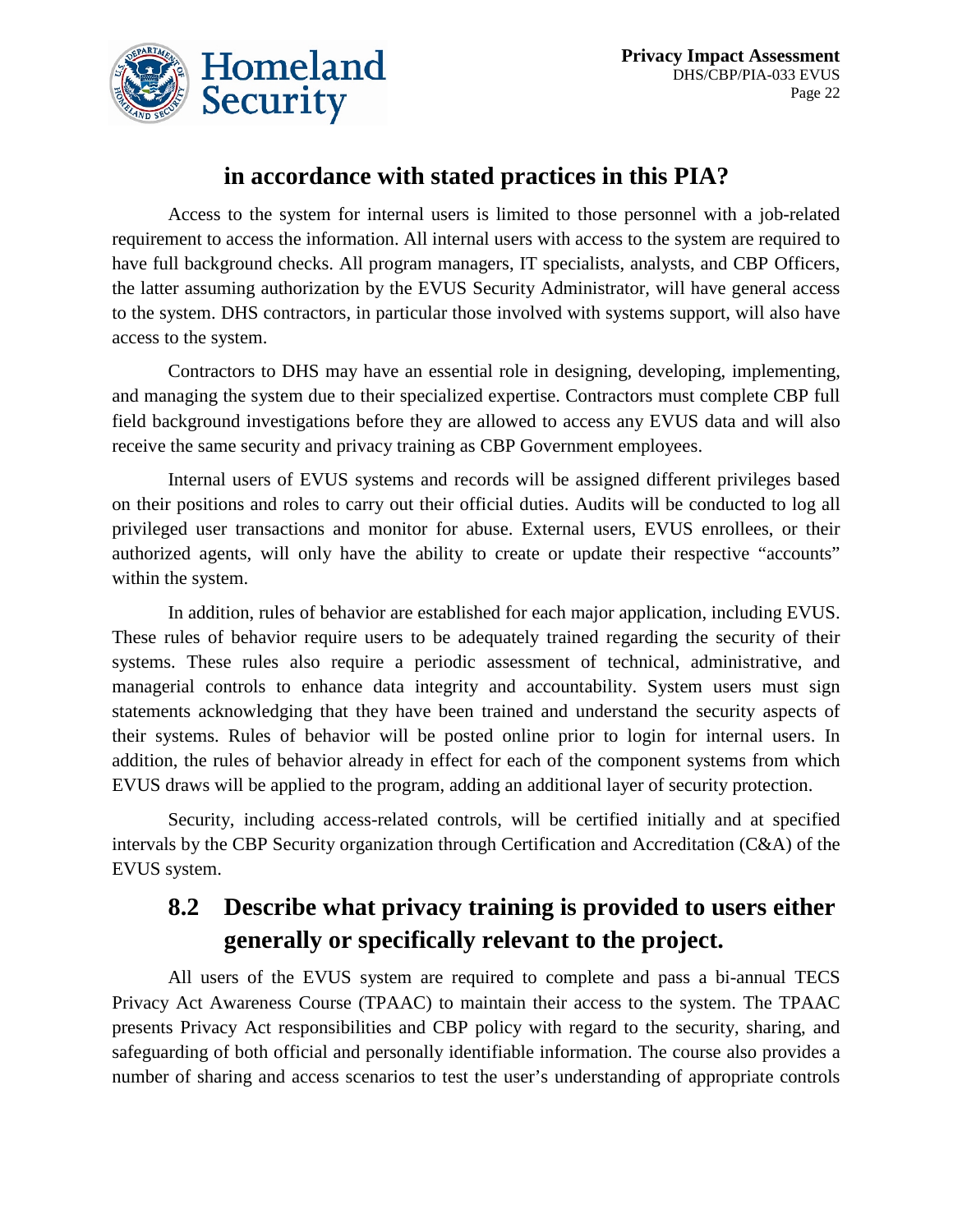

put in place to protect privacy as they are presented. A user must pass the test scenarios to retain access to EVUS. This training is regularly updated.

DHS employees are also required to sign statements acknowledging that they have been trained and understand the security aspects of their systems and comply with the following requirements:

- Access records containing personal information only when the information is needed to carry out their official duties.
- Disclose personal information only for legitimate business purposes and in accordance with applicable laws, regulations, and EVUS policies and procedures.

## **8.3 What procedures are in place to determine which users may access the information and how does the project determine who has access?**

The personal information collected and maintained by EVUS will be accessed principally by certain employees of DHS components and DOS consular officers. The EVUS program will secure information and the systems on which that information resides by complying with the requirements of the DHS IT Security Program Handbook. This handbook established a comprehensive program, consistent with federal law and policy, to provide complete information security, including directives on roles and responsibilities, management policies, operational policies, and application rules. In order to gain access to the EVUS information, a user must not only have a need to know, but must also have an appropriate background clearance and completed annual privacy training. A supervisor submits the request to the Office of Information Technology (OIT) at CBP indicating the individual has a need-to-know for official purposes. OIT verifies that the necessary background check and privacy training has been completed prior to issuing a new internal user account. Internal user accounts are reviewed annually to ensure that these standards are maintained. These rules also require a periodic assessment of technical, administrative, and managerial controls to enhance data integrity and accountability. System users must sign statements acknowledging that they have been trained and understand the security aspects of their systems.

The MOUs and ISAs with DOS, other agencies, and the carriers specify security and access privileges. The agreements reflect the scope of protection and use of EVUS data by third parties (including other agencies) to follow the same privacy protection guidance as DHS employees.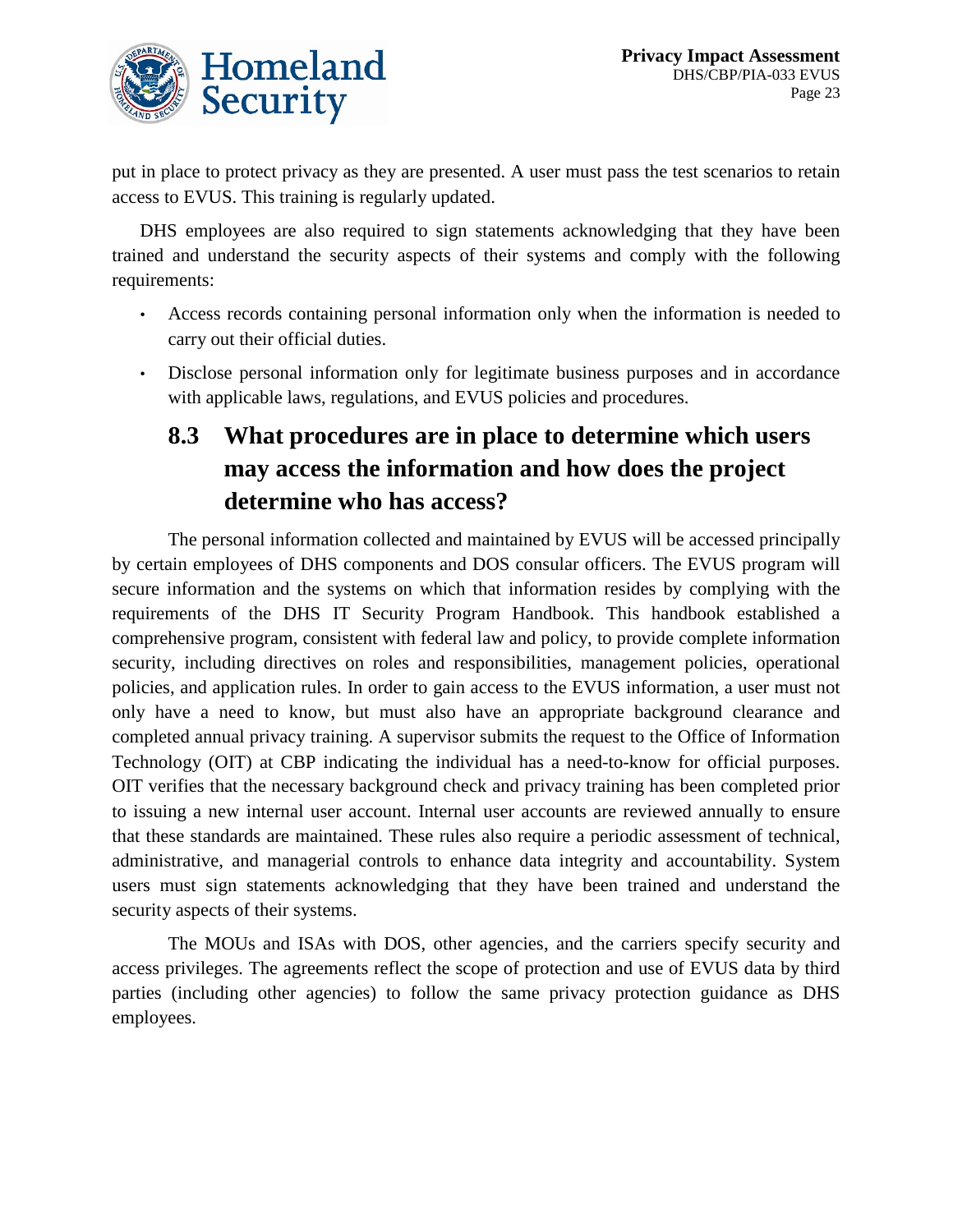

## **8.4 How does the project review and approve information sharing agreements, MOUs, new uses of the information, new access to the system by organizations within DHS and outside?**

All MOUs regarding the sharing of EVUS information will be drafted and reviewed by the program manager, component Privacy Officer, and counsel and then sent to DHS for formal review in accordance to the information provided in section 8.0 of this PIA.

#### **Responsible Officials**

Suzanne Shepherd, Director, EVUS Admissibility and Passenger Programs Office of Field Operations U.S. Customs and Border Protection Department of Homeland Security

Debra L. Danisek, Acting Privacy Officer U.S. Customs and Border Protection Department of Homeland Security

#### **Approval Signature**

Original signed copy on file with DHS Privacy Office.

Jonathan R. Cantor Acting Chief Privacy Officer Department of Homeland Security

\_\_\_\_\_\_\_\_\_\_\_\_\_\_\_\_\_\_\_\_\_\_\_\_\_\_\_\_\_\_\_\_